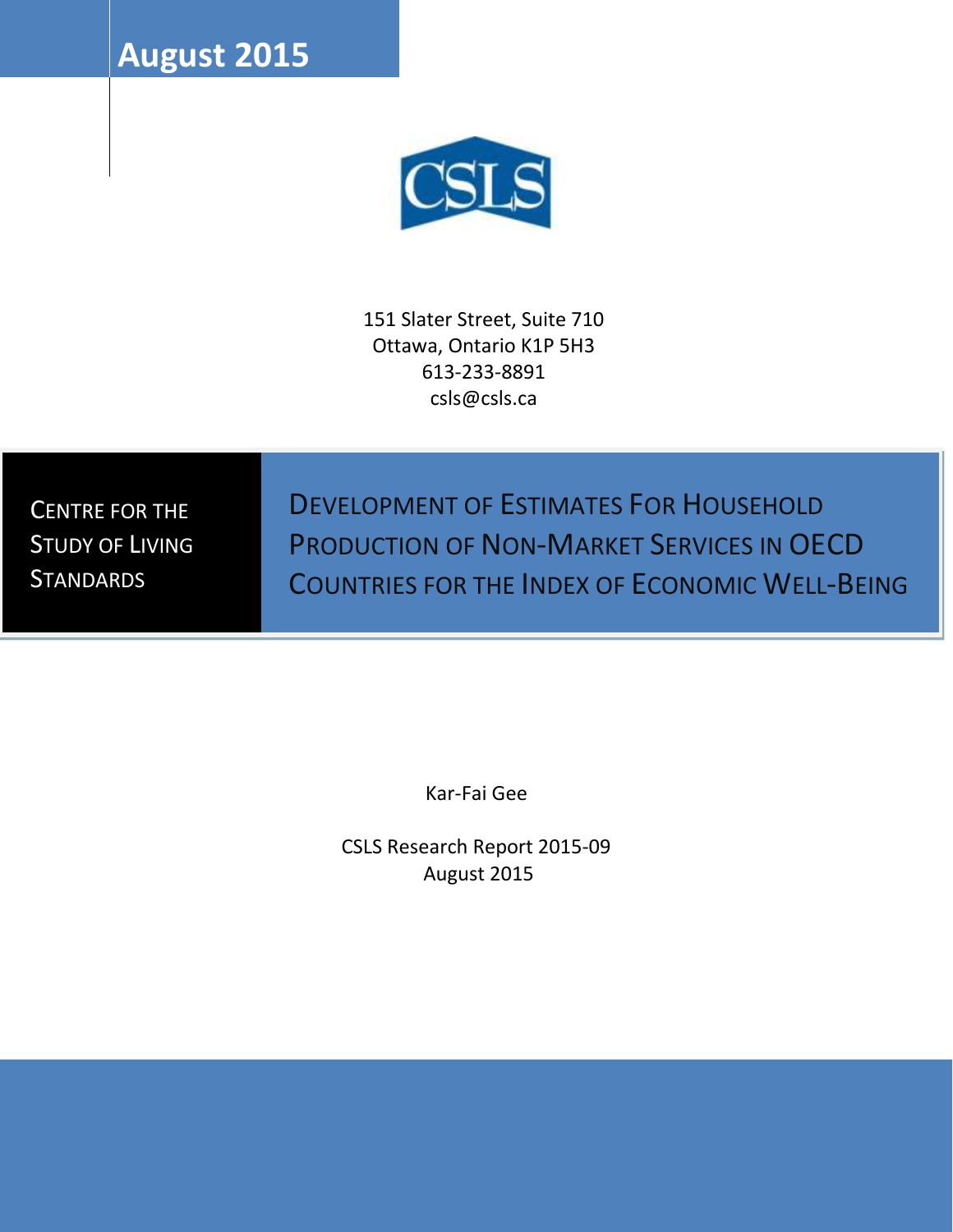# **Development of Estimates for Household Production of Non-Market Services in OECD Countries for the Index of Economic Well-Being**

### **Abstract**

With one notable exception, the production of non-market services produced and consumed by households is currently not included in the System of National Accounts. The activity, however, represents an important aspect of a country's material well-being. This research note contains a literature review on the different methods of valuing household production of non-market services. The research note also incorporates estimates of household production of non-market services for various OECD countries into the 2008 Index of Economic Well-Being (IEWB) to examine how it affects the countries' ranking in the Index. We find that including estimates of household production of non-market services into the consumption flow portion of the 2008 IEWB for OECD countries reduces the gap in total consumption flows per capita between the United States and the other OECD countries. The relative ranking of countries according to consumption flows per capita in the 2008 IEWB for OECD countries changes slightly after the inclusion of household production of non-market services.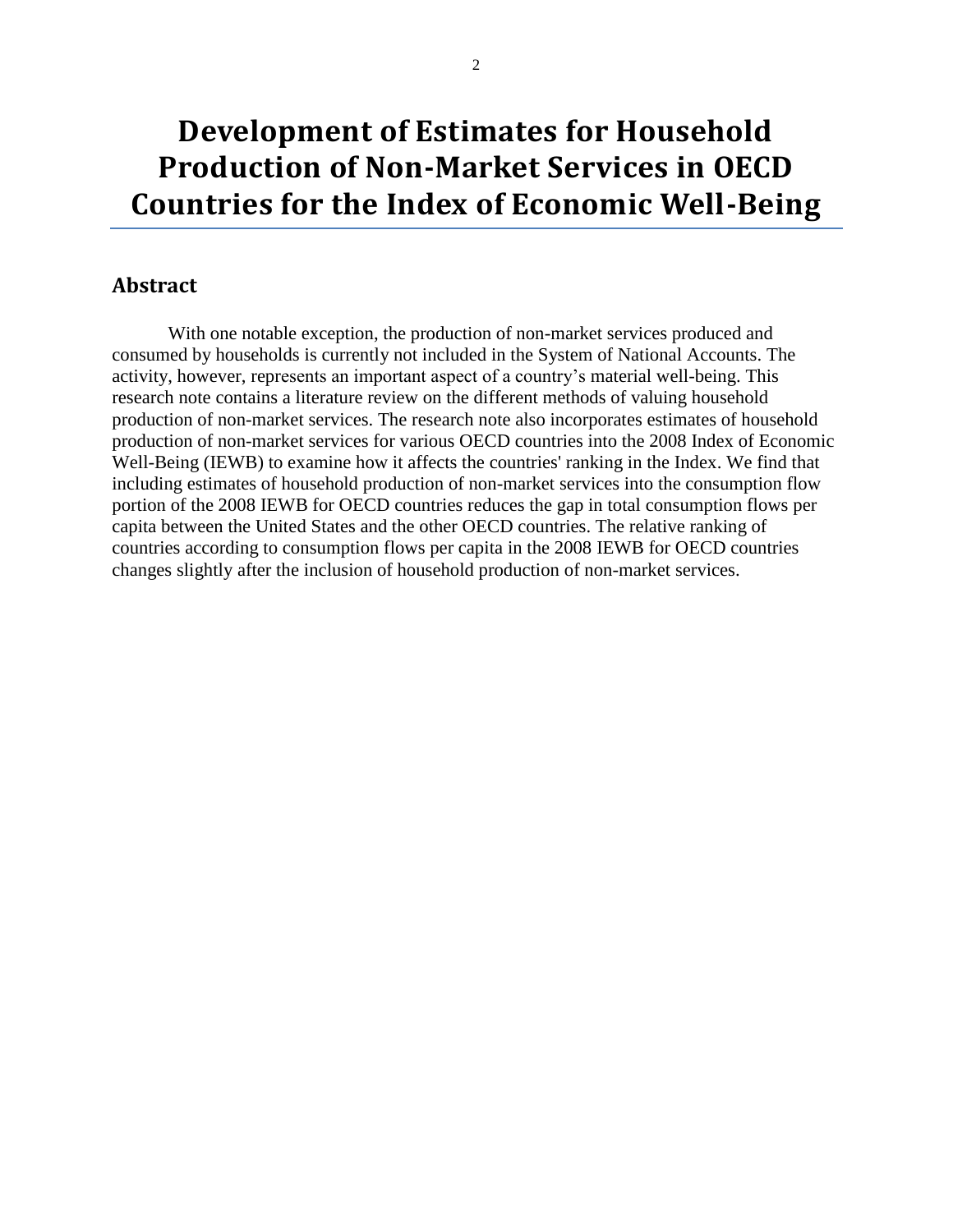# **Development of Estimates for Household Production of Non-Market Services in OECD Countries for the Index of Economic Well-Being**

# **Table of Contents**

| III. Main Approaches to Valuating Household Production of Non-Market Services       |
|-------------------------------------------------------------------------------------|
|                                                                                     |
|                                                                                     |
|                                                                                     |
|                                                                                     |
| C. Comparison Between the Output-based and the Input-based Methods  14              |
| IV. Incorporating Estimates of Household Production of Non-Market Services in OECD  |
| A. Background on the Household Production Estimates of Non-Market Services  17      |
|                                                                                     |
|                                                                                     |
|                                                                                     |
|                                                                                     |
| Appendix A: Household Production Per Capita in 2008 – Replacement Cost Approach  28 |
| Appendix B: Household Production Per Capita in 2008 – Opportunity Cost Approach 29  |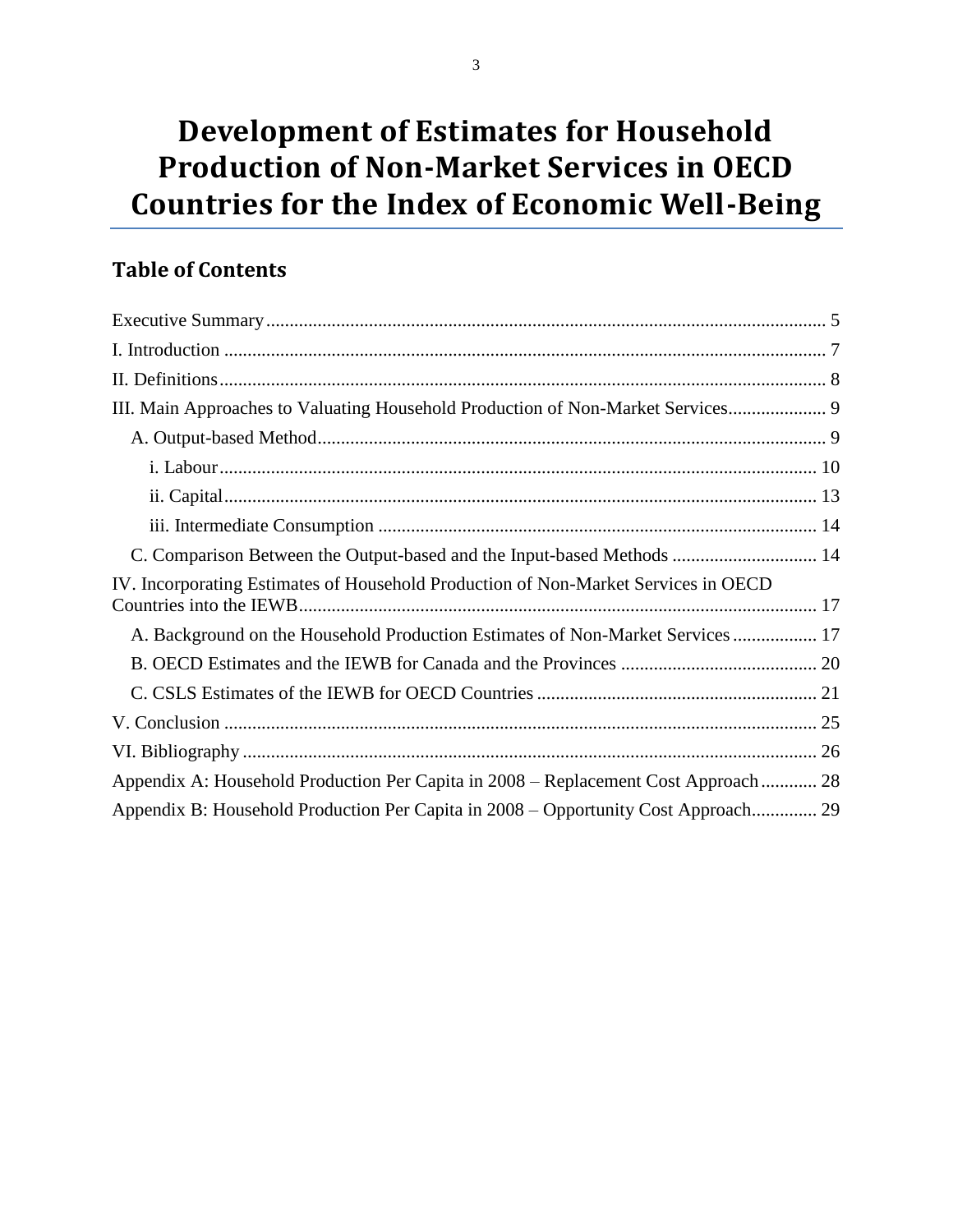# **List of Charts**

| Chart 1: Wages and hours spent on household production per person for OECD countries in     |  |
|---------------------------------------------------------------------------------------------|--|
|                                                                                             |  |
|                                                                                             |  |
| Chart 3: Comparison of total consumption flows per capita with the United States in 2008 22 |  |

# **List of Tables**

| Table 1: Mean annual values of household production in Missoula, Missouri in 1985 15 |  |
|--------------------------------------------------------------------------------------|--|
| Table 2: Comparison of input and output based approaches for Canada in 1992  16      |  |
| Table 3: Components of household production for OECD countries in 2008 19            |  |
|                                                                                      |  |
| Table 5: Country rankings of total IEWB consumption flows per capita with household  |  |
|                                                                                      |  |
|                                                                                      |  |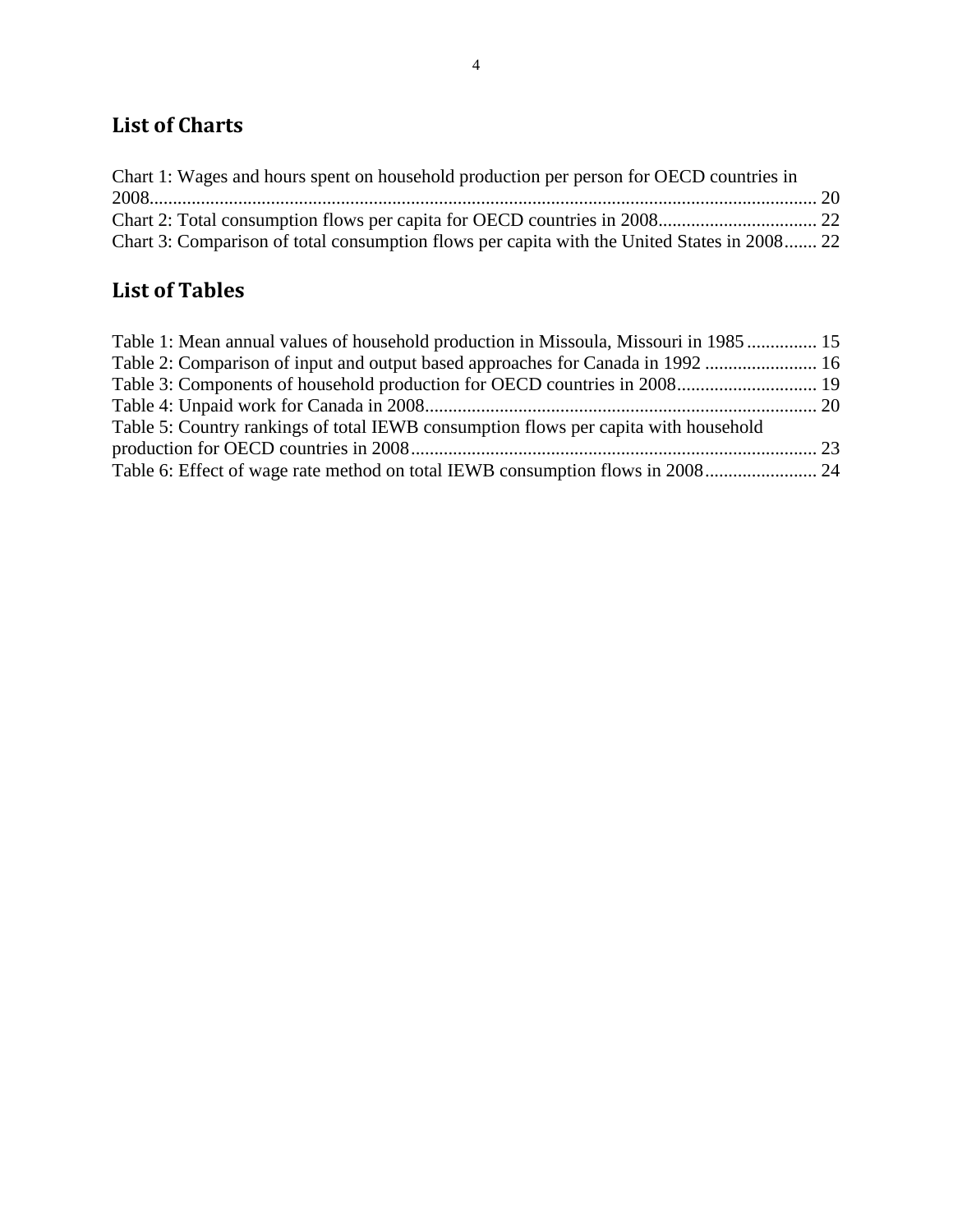# **Development of Estimates for Household Production of Non-Market Services in OECD Countries for the Index of Economic Well-Being**

#### <span id="page-4-0"></span>**Executive Summary**

Comparisons of economic performance are important for evaluating policy. Gross domestic product is the standard measure of material living standards, but can be inadequate for measuring well-being more broadly. The Index of Economic Well-Being (IEWB), a composite measure of economic well-being develop by the Centre for the Study of Living Standards (CSLS), assesses economic well-being in terms of equality, economic security, wealth stocks, and consumption flows. A complete measure of individual consumption flows should include household production of non-market services, but the IEWB currently fails to do this because these services are not captured by the System of National Accounts (with the exception of household production of owner occupied dwelling services).

This report provides an overview of the standard approaches used to estimate the value of household production. It also estimates the impact of including the value of household production in the measure of consumption flows on the IEWB for Organization for Economic Co-Operation and Development (OECD) countries in 2008, drawing upon previous research by the OECD and the CSLS.

There are two general approaches to valuing household production. The first, known as the output-based approach, involves directly measuring the output of household production of non-market services. In contrast, the input-based approach determines the final value of output by estimating the value of the inputs (labour and capital) used in household production. The input-based approach is more common in practice due to limited availability of data.

Within the input-based method, there are also several different ways of measuring inputs, particularly labour. For example, the opportunity cost and the replacement cost are the two major approaches to imputing the wage for each hour of household work. The opportunity cost approach assumes that performing unpaid work at home costs a worker the wage that worker would have received from performing that work in the market – the wage paid to household labour is thus assumed to be equal to the wage that individual receives in the market. Alternatively, the replacement approach values the work at the wage an individual would have to pay for the performance of similar work in the market. The wage under the replacement approach can be set at the wage of a specialist (time spent cooking a meal would be evaluated at the wage rate of a professional cook) or at the wage of a generalist (the wage paid to domestic workers).

OECD researchers (Ahmad and Koh, 2011) use an input-based approach, valuing labour using the replacement cost (generalist) wage, to estimate that household production in Canada was worth \$7,689 (2005 US dollars) per capita in 2008. This was quite a bit below the average value of \$10,750 among the 14 OECD countries considered in this paper. A significant part of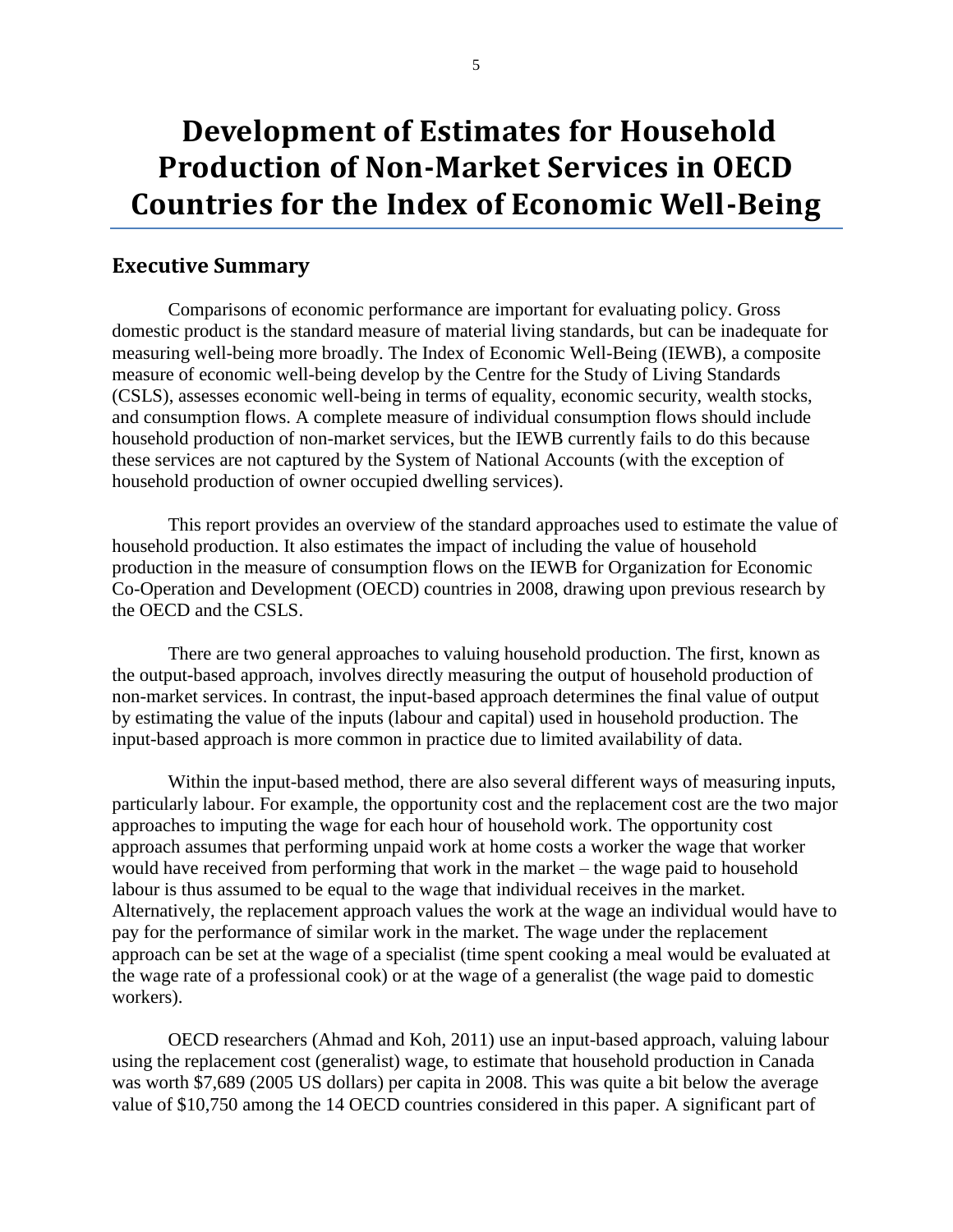Canada's poor performance can be attributed to the relatively low estimated wage rate. Canadians spent slightly fewer hours on unpaid work than the average among the 14 OECD countries (3.29 hours per person per day compared to an average of 3.47 hours per person per day), while wages for household production were estimated at only \$5.38 per hour in Canada compared to the average of the 14 OECD countries of \$8.39. As a proportion of total household non-market production, Canada's unpaid work per capita per year (the contribution of labour to household production) was the lowest of the fourteen OECD countries at 70.1 per cent.

Including these estimated values of household production in the calculation of total consumption flows, a component of the IEWB, significantly increased total consumption flows. It also had an impact on relative rankings of countries. For example, Canada has the eighth highest consumption flows per capita if household production is not considered, but adding them reduces Canada's rank to twelfth, or third worst of the fourteen countries.



**Total Consumption Flows per Capita in the IEWB for OECD Countries in 2008**

**Sources:** Calculated using Ahmad and Koh (2011); Index of Economic Well-Being for OECD countries, from http://www.csls.ca/iwb/oecd.asp.

**Note:** Dashed lines represent the average value.

The imputed wage rate is particularly important when considering how the countries' rankings change – Australia's high value of household production of non-market services seems to be driven by a high post-tax wage rate, while Canada's low value of household production of non-market services seems to be due to a low wage rate. The ranking changes somewhat if the opportunity cost approach for wage adjustment is used, demonstrating that the approach used to value household production matters.

While including household production seems to have a significant impact on the value of consumption flows, it is not clear how large the impact would be on the overall IEWB. The way consumption flows are scaled in the index makes analysis of the inclusion of household income inappropriate when only a one year period is considered. Ideally, household production would be incorporated into future calculations of the IEWB, but data limitations may make this impractical.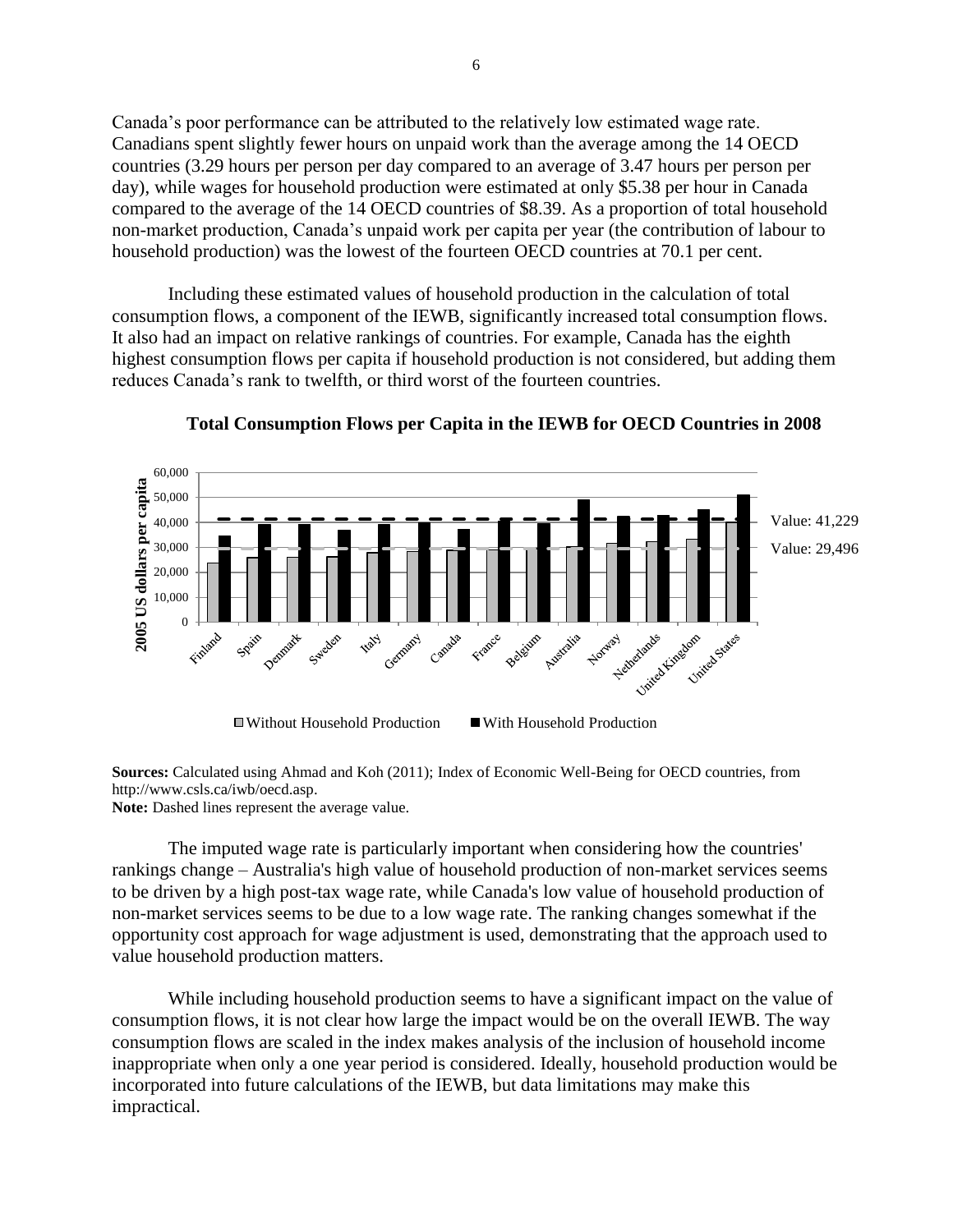# **Development of Estimates for Household Production of Non-Market Services in OECD Countries for the Index of Economic Well-Being<sup>1</sup>**

## <span id="page-6-0"></span>**I. Introduction**

 $\overline{a}$ 

One of the most frequently used barometers of economic success, gross domestic product (GDP), can serve as a good indicator of the level of material well-being within a country. However, GDP and GDP per capita are not fully adequate when the goal is to measure economic well-being. The Index of Economic Well-Being (IEWB) aims to measure economic well-being by also considering such domains as intra-country equality, economic security, wealth stocks, and consumption flows. These four domains reflect past and future economic well-being, and account for not only access to economic resources but also the distribution of that access among the population. A person's consumption of resources should include household production of non-market services, which despite constituting an important aspect of material well-being (Stiglitz, Sen, and Fitoussi, 2009), is not sold on the market and hence, with the exception of household production of owner occupied dwelling services, is not included in the calculation of  $GDP.<sup>2</sup>$ 

Excluding household production of these non-market services can lead to distortions when estimating the level and growth of economic well-being. For example, services that shift from the unpaid sector to the market sector due to industrialization can lead to underestimation of material well-being before industrialization and overestimation of economic growth during the transition period. Likewise, volunteer work in charities can contribute to societal well-being but is not typically included in GDP. Analysis of these different components of household production can serve as indicators of socioeconomic characteristics, including income inequality, poverty rates, and gender inequality (Miranda, 2011).

As a result, several studies have estimated the value of household production of nonmarket services for various countries. However, by the nature of household production of nonmarket services, individuals do not receive direct compensation for these activities and therefore, the value of household production in monetary terms must be estimated. The accuracy of these estimates has improved with the increasing availability of detailed data, especially time use surveys, and many countries have begun to produce household production of non-market services satellite accounts. In particular, while estimates are already produced for Canada by

<sup>&</sup>lt;sup>1</sup> This paper was written by Kar-Fai Gee in 2011 under the direction of Andrew Sharpe for the requirements of the Directed Research Project at the University of Ottawa. The paper was updated in 2015 to reflect the updated IEWB for OECD countries. The author would like to thank Nadim Ahmad from the Organisation for Economic Cooperation and Development (OECD) and Matthew Calver from the Centre for the Study of Living Standards (CSLS) for their comments.

 $2$  Household production in this context refers to the value-added portion that is not already captured in the national accounts. While the goods component of household production should already theoretically be included, the services portion of household production is not captured in the existing SNA framework.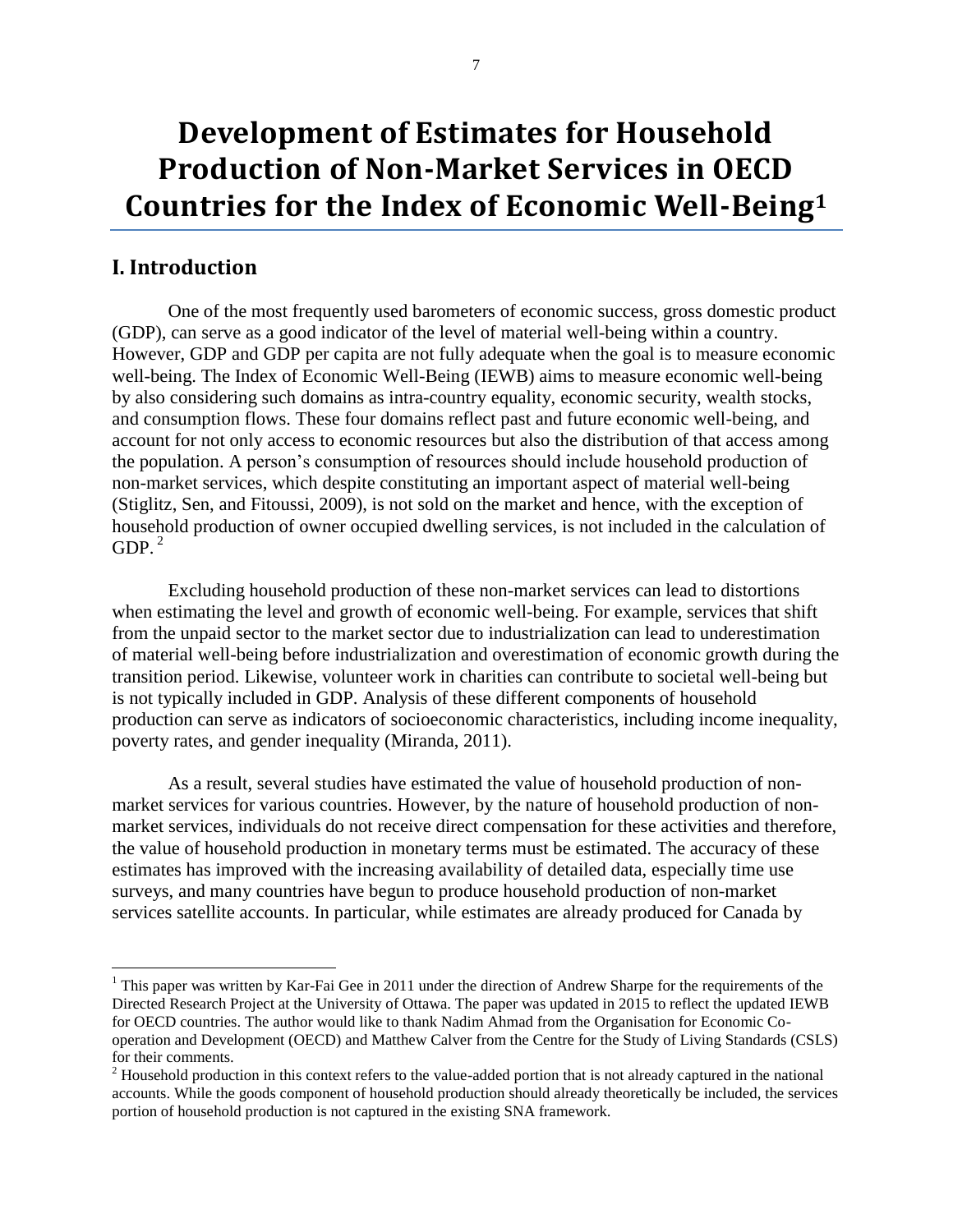Statistics Canada, the Harmonized Time Use Survey now makes it possible to compile such estimates for European countries.

The purpose of this report is to review the valuation of household production of nonmarket services in OECD countries for the IEWB. The first part of this report will focus on the different methods used to estimate household production of non-market services in past studies. The theoretical strengths and weaknesses of each method will be discussed, as well as how relevant variables are estimated in practice. The second part will incorporate estimates of household production of non-market services for various OECD countries into the current IEWB to examine how it affects the countries' ranking in the Index.

### <span id="page-7-0"></span>**II. Definitions**

Household production of non-market services typically relates to those activities that can be performed for consumption within the household, such as cooking a meal for oneself, or nonhousehold members, such as volunteering at a retirement home. The outputs from these activities are derived from unpaid labour, goods, services, and capital (Eurostat, 2003).

The relationship between unpaid work and leisure can be examined using the third person criterion: if a third person could hypothetically be hired to perform the activity, it is considered to be unpaid work. In this case, an activity, such as mowing the lawn, would accrue direct benefits to the hirer. On the other hand, reading a book is considered as leisure because the benefits accrue to the third party, the doer (Miranda, 2011). An activity can therefore be categorized as unpaid work or leisure, but not both. Activities that one enjoys doing but could also hire someone else to do, such as gardening, would be categorized as unpaid work and not leisure.

The amount of personal enjoyment should not be used to define the difference between leisure and unpaid work, because the level of enjoyment can vary from person to person and cannot be transferred to another person (Hill, 1979). When incorporating unpaid work into an index that also includes a leisure component, care should be taken to ensure that no activities are included in both leisure and unpaid work. Double-counting would place too much importance on those particular activities.

The SNA includes some elements of household production, such as the value of owneroccupied dwellings services. Some countries (e.g. Australia, Canada, Finland, Germany, and the United Kingdom) have constructed household production satellite accounts that do not include these elements to avoid double-counting or clearly identify the parts of household production that are already included in the SNA. This has also been the general practice in other studies (Ahmad and Koh, 2011; Budlender and Brathaug, 2002; Harvey and Mukhopadhyay, 2005).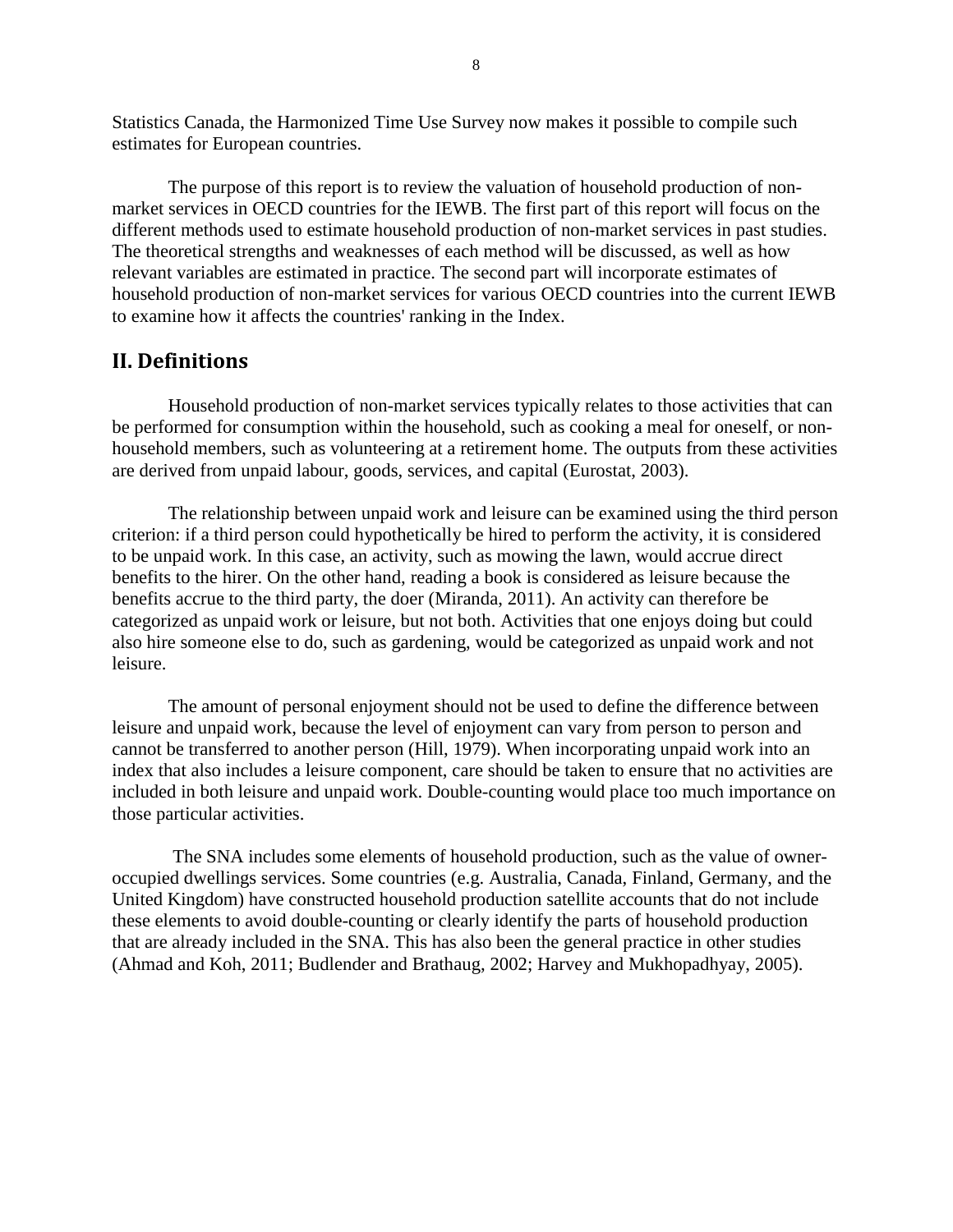# <span id="page-8-0"></span>**III. Main Approaches to Valuating Household Production of Non-Market Services**

There are two main methods of estimating the value of household production of nonmarket services: the output approach and the input approach. The output method, broadly speaking, seeks to directly value household production of non-market services by taking the difference between the market cost of purchasing a service and the cost of producing the same service. On the other hand, the input method calculates the output value by summing the values of the inputs to the production process, such as capital, labour and intermediate consumption. The two methods must use estimates for the value of outputs (output-based method) or for the inputs (input-based method) because they are not sold or bought on the actual market. The calculation of these estimates is central to the methodological discussions surrounding both approaches.

#### <span id="page-8-1"></span>**A. Output-based Method**

Conceptually, the output-based method is in line with standard national accounting procedures by directly measuring the output of household production of non-market services. In this method, the gross value for household output is found by multiplying the quantity of outputs by an imputed market equivalent price. The gross value-added amount can then be calculated by subtracting intermediate consumption. Prior to the development of the 2008 SNA, Eurostat (2003) interpreted this value as the return to labour and operating surplus.

Two estimates are central to this method: those of the volume and the value of the outputs. Estimating both of these variables requires defining and dividing activities into categories with substantively different outputs. The level of disaggregation performed at this stage is frequently limited by data availability and may heavily influence the end results (Eurostat, 2003). Too few categories would result in estimates that heavily depend upon the output value and lack realistic comparability with the services on the market. It is also sometimes difficult to find a representative output to each activity, such as care services. Time outputs alone would not distinguish between the nature, quality and productivity of the services, while such metrics as the level of comfort or protection are ambiguous. Fitzgerald and Wicks (1990) accounted for this issue by measuring the output in hours and estimating the cost that it would take to hire someone to come to the house and perform the activity.

The aggregation of activities should also take into account the difficulties inherent in finding the cost of the nearest market equivalent. For example, most people cooking a meal would not produce the same quality of product as a chef at a five-star restaurant. Another problem arises when choosing between a number of similar alternatives, such as hiring a baby sitter or using a day care centre. Either alternative could be equally viable but would command different prices on the market, resulting in differing estimates that could heavily influence the final result. The value of the services can then be taken at either basic prices - before taxes and subsidies - or market prices. Most studies use the latter approach (Harvey and Mukhopadhyay, 2005).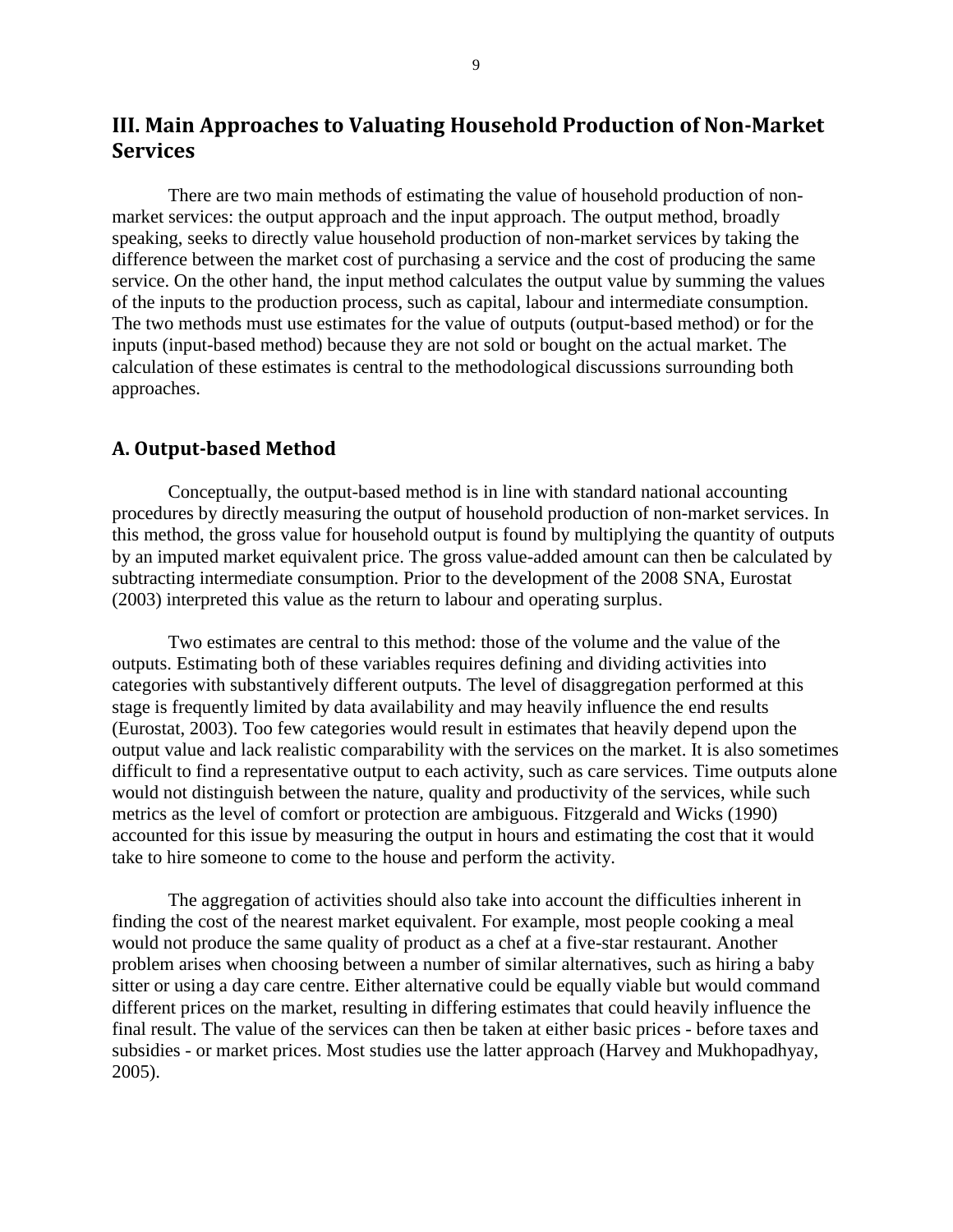Due to limited availability of data on the volume and quantity of services, as well as the percentage of intermediate consumption goods used for each output, the output-based method has not been used as much as the input-based method. To date, one of the largest studies using this method was performed by the Ministry of Social Affairs and Health in Finland, which released a 14 part study on different aspects of household work from 1980-1986. The Office for National Statistics in the United Kingdom has also used the output method for a household production satellite account measuring the years 1995-2000. Other, smaller studies have also used the output method, such as Harvey and Mukhopadhyay (2005), which covered outputs produced in Canada in 1992.

#### *B. Input-based Method*

The input-based method values the household production of non-market services by calculating the value of inputs used in each activity. The total value of household production of non-market services is then the sum of the value of all activities. Inputs to the production process include labour, intermediate consumption, and capital.

Due to its relative simplicity, the most popular version of this method only considers labour and ignores the other inputs. Some examples of this method in practice include Budlender and Brathaug for South Africa (2002), Statistics New Zealand (2001), and Statistics Canada (1995). However, by only considering labour inputs, this method limits its relevance to mainly labour market issues instead of more general economic issues (Eurostat, 2003). Furthermore, such estimates underestimate the true value of household labour engaged in non-market service activities.

There is extensive theory concerning the theoretical treatment of labour, capital, and intermediate consumption for the input-based method. The following sections will summarize the main estimation procedures.

#### <span id="page-9-0"></span>**i. Labour**

Together with capital inputs, labour forms part of the value-added portion of the inputbased method. Similar to the output-based method, the value of labour input is calculated by multiplying the volume of time inputs by an imputed value of time. However, it is important to understand how the data on the quantity and value of labour are collected to recognize potential weaknesses and biases.

#### *a. Time Use Surveys*

National time use surveys form the sole data source for the amount of time spent on various activities. Ideally, a census would precisely determine how each person spends their time. However, it is not practical to follow such an approach. Instead, statistics agencies ask a sample of the population to keep an account of their activities over a given period. Choosing the people, period of time assessed, and categories of activities form the main challenges for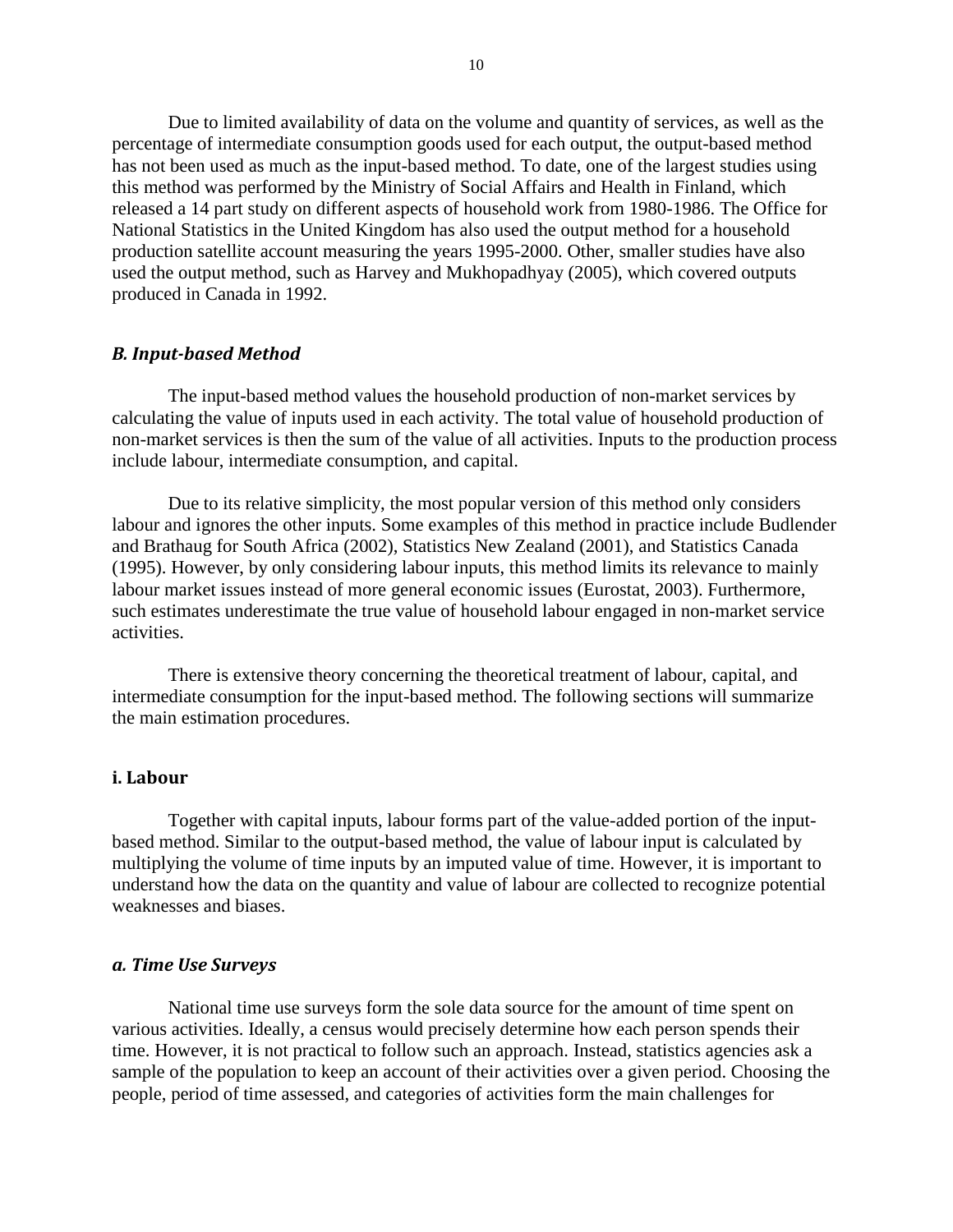developers of time use surveys. The choices made at this step govern the comparability of the survey to other time use surveys and the accuracy of their results. A survey that only measures time use on weekdays does not account for changes in time use on weekends, while a survey that only measures time use during the spring is not representative of time use throughout the year.

Nowadays, most surveys use the diary method to track time, where people are asked to write down their activity and the amount of time that they spent on it. Some surveys will provide the list of activities, while others will ask the respondent to describe the activities themselves. The former option will simplify the respondent's task, likely increasing the response rate, but this also obscures relevant details and the choice of category may be subjective. For example, playing with children may be considered to be child care or leisure, depending on the views of the person taking the survey. One of the main drawbacks is that of simultaneity, as the same unit of time cannot be used for two activities at once (Statistics Canada, 1995; Eurostat, 2003; Miranda, 2011). It is possible that a woman both cooks dinner and looks after her children at the same time, which are both economically productive activities, but only one activity can be chosen in the survey. Therefore, some activities could be systematically undervalued by time use surveys, especially those regarded by society to be relatively unimportant.

Once the data has been collected, the activities are aggregated into different categories. For example, food preparation can be divided by type of food, such as Asian or Indian cuisine, which produce different products and command different prices on the market. Time spent travelling to the grocery store can be considered its own separate category or combined with shopping. The difficulty at this stage lies in the lack of a comprehensive, standardized list of activities, which makes it difficult to compare surveys between countries or even across time in the same country. Ahmad and Koh (2011: Table 1 and Table 2) provided a breakdown of time spent by category according to the latest time use surveys for OECD countries.

Time use surveys have become increasingly widespread over the past 20 years and Miranda (2011: Appendix A1) summarized recent time use surveys in 21 countries. Time use statistics in Canada are gathered as part of the General Social Survey, while the United States uses the American Time Use Survey that is gathered by the Bureau of Labor Statistics. Several European countries were surveyed in the Harmonised European Time Use Survey that was administered by Eurostat and National Statistical Offices (NSO). The use of a single survey, despite slight differences between countries concerning the population and days covered, greatly simplifies the task of comparing data between European countries.

#### *b. Value of Labour*

The opportunity cost and the replacement cost approaches form the two main approaches of imputing an hourly wage. The difference between the two approaches of valuing wages lies at whether unpaid work is a cost to the person doing the activity, or represents savings to the household (Eurostat, 2003; Statistics Canada, 1995). In practice, it has been widely documented the opportunity cost method yields substantially higher estimates for the wage than the replacement cost (Eurostat, 2003; Statistics Canada, 1995; Ahmad and Koh, 2011; Landefeld, Fraumeni, and Vojtech, 2008).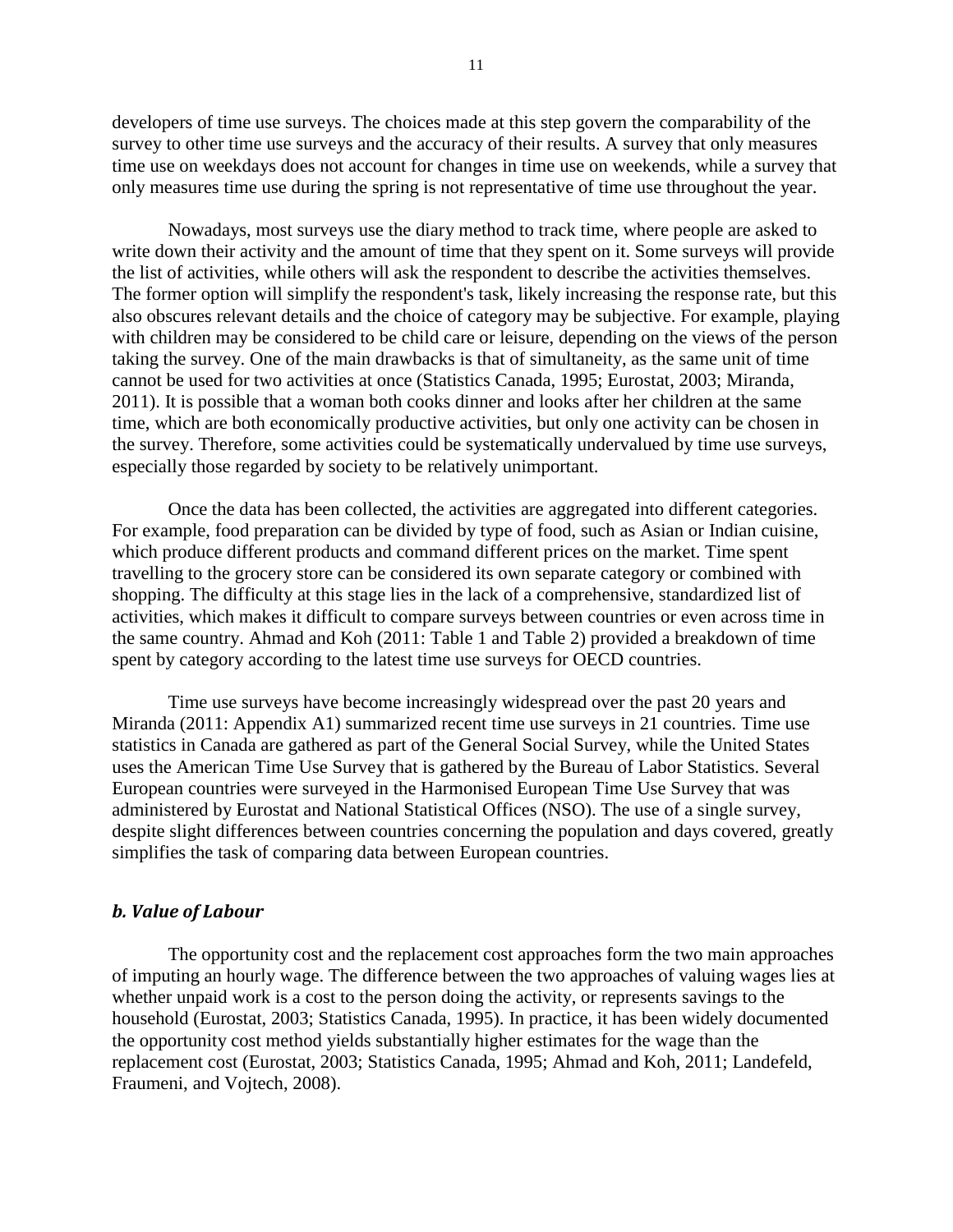#### *Opportunity Cost Approach*

The general principle underlying this approach is that people are rational actors who will only undertake an activity if they received a higher benefit than their next best alternative. In the context of unpaid work, the assumption is that unpaid work prevents the worker from performing paid work and as such, constitutes a cost to the worker that is equal to what the person could receive from working. For an unemployed worker, the wage is equal to the hourly wage that the person could have earned based on their socioeconomic characteristics.

The opportunity cost approach has been used in other contexts, including valuing the leisure component of the IEWB (Osberg and Sharpe, 2011). However, there are several problems with its application in household production of non-market services. Statistics Canada (1995) notes that the use of wages as the sole determining factor ignores other cultural or societal factors that could influence a person's decision. Furthermore, the implicit assumption that the person can always choose to allocate their time between unpaid or paid work may not hold during the weekends or during the nighttime, due to wage laws or labour market characteristics. Both Ahmad and Koh (2011) and Varjonen et al. (2014) also recognize that an identical meal produced by a teenager working at a retail store and a heart surgeon would be valued at vastly different costs, which is not entirely consistent with national accounting concepts.

For these reasons, the replacement cost approach has been used more frequently to date than the opportunity cost approach. Nonetheless, the opportunity cost is typically also included in order to provide an upper bound on the value of labour inputs.

#### *Replacement Cost Approach*

Conceptually, in this approach the households choose whether to perform the activities themselves or buy it from the market. Therefore, the wage imputed is the hourly wage that would be paid to the market for a worker to provide an equivalent service. The wages that are usually considered are the specialist wage, the generalist wage, or some combination of the two.

The specialist variant uses hourly wages for people employed in the same occupation. For example, a cook's wage would be the imputed wage for food preparation. However, Statistics Canada (1995) notes that this implies that the quality and productivity of the household worker matches that of the specialist, which is unrealistic. This effect can be lessened by multiplying the specialist wage by a factor to account for differences in quality and productivity (Landefeld, Fraumeni, and Vojtech, 2008). The problem of matching household activities to the proper profession is also difficult and ambiguous. These problems led Eurostat (2003) and Statistics Canada (1995) to recommend the use of the generalist method for the imputed wage.

The generalist approach acknowledges that most household work would be performed by domestic employees and not specialized workers, and therefore the wages should be based on the hourly earnings of domestic employees. Statistics Canada (1995) regarded this approach as being more realistic than the market specialist variant because domestic employees work in the same setting and with the same equipment as household workers, and will therefore have similar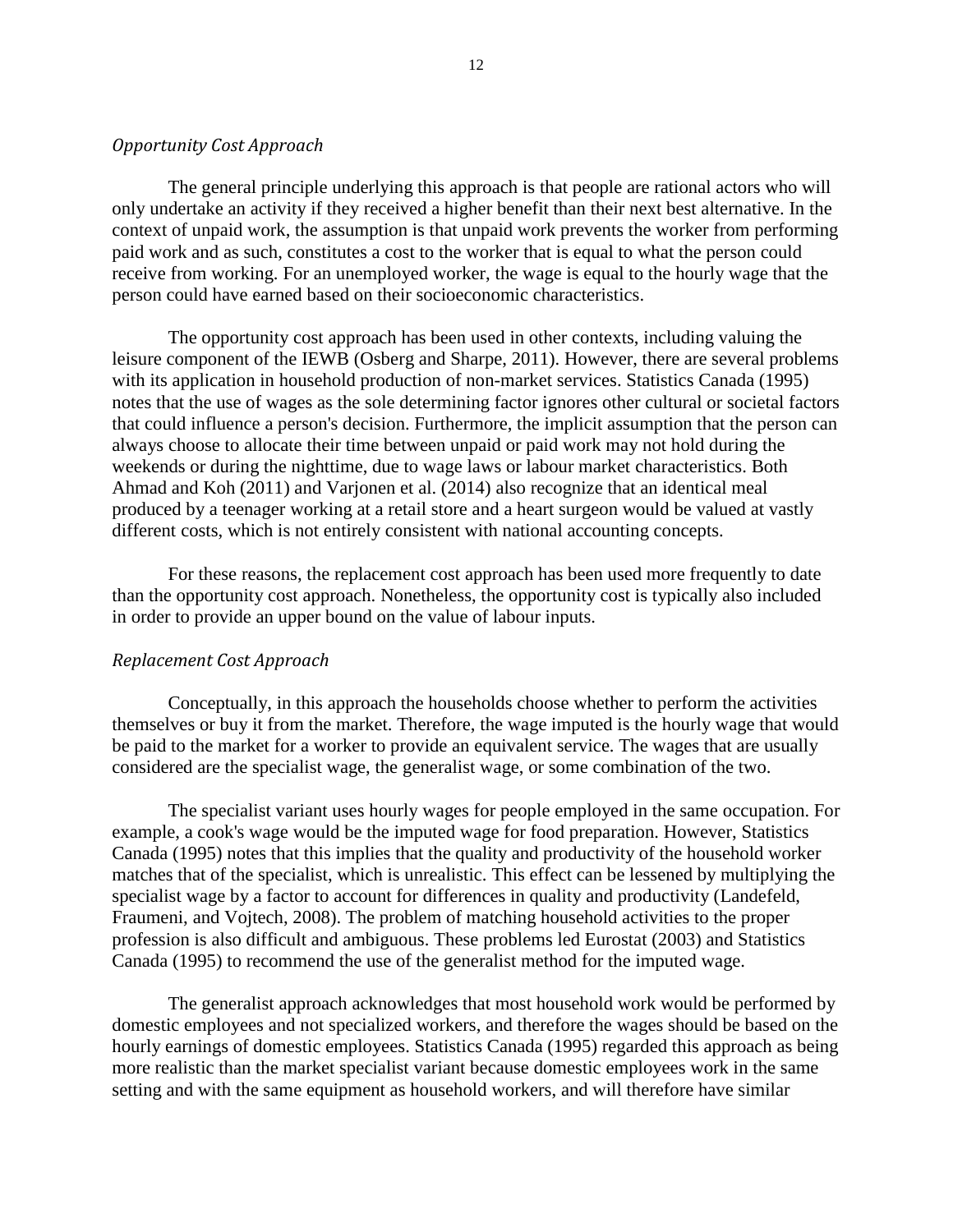productivity. While domestic workers do not generally perform such tasks as volunteer work or direct child care, Statistics Canada (1995) adjusted for this by imputing the average wage for those categories. Eurostat (2003) remarked that the majority of domestic workers may be employed by private households, which affects the accuracy of the market data.

In either the specialist or generalist approaches, the wages may be divided by socioeconomic characteristics and then applied to household members with those characteristics. Therefore, biases in the labour market will also be reflected in the valuation of unpaid work. According to Statistics Canada (1995), this properly reflects the economic reality facing households and should not be ignored or concealed.

#### *Wage Adjustments*

Wages can be considered before or after taxes and social security contributions, defined to be the gross wage and net wage respectively. Studies have used both approaches and there is no clear consensus as to which approach is more appropriate. In general, wage data are reported on the basis of gross wages. If the net wage method is used, taxes and social security contributions must be accounted for in some fashion. This data can prove to be difficult to obtain.

On a theoretical level, Eurostat (2003) contended that the choice depends on whether the households buy the services from the market or produce the services themselves. In the former case, the gross wage should be used because they would have to pay the gross wage. On the other hand, a person's disposable income is determined after accounting for taxes and social security contributions.

Statistics Canada (1995) argued that for opportunity cost approaches, the decision hinges upon whether households gain direct benefit from their contributions and those made on their behalf from employers. If not, then the wage should be calculated by subtracting the employees' contributions and income taxes from the gross wage. If households do perceive a direct benefit, then the employers' social contributions should be added to the gross earnings to arrive at the opportunity cost.

#### <span id="page-12-0"></span>**ii. Capital**

Physical capital forms an integral part of the production process and can often act as a substitute for labour. For example, a person can use a car, bicycle or walk when grocery shopping. Using a laundry machine or hand washing can both be used to wash clothes. Therefore, the main concern is to account for the portion of capital investment that is consumed during household production of non-market services.

The value of consumer durables that are at least partially used in household production of non-market services need to be identified, as well as the share of activity that goes towards unpaid work. Landefeld and McCulla (2000) noted that the value of capital services must equal the opportunity cost of renting the asset elsewhere, or the rate of return and depreciation of that item. Ideally, for every type of consumer durable, there would be a value for the net stock, the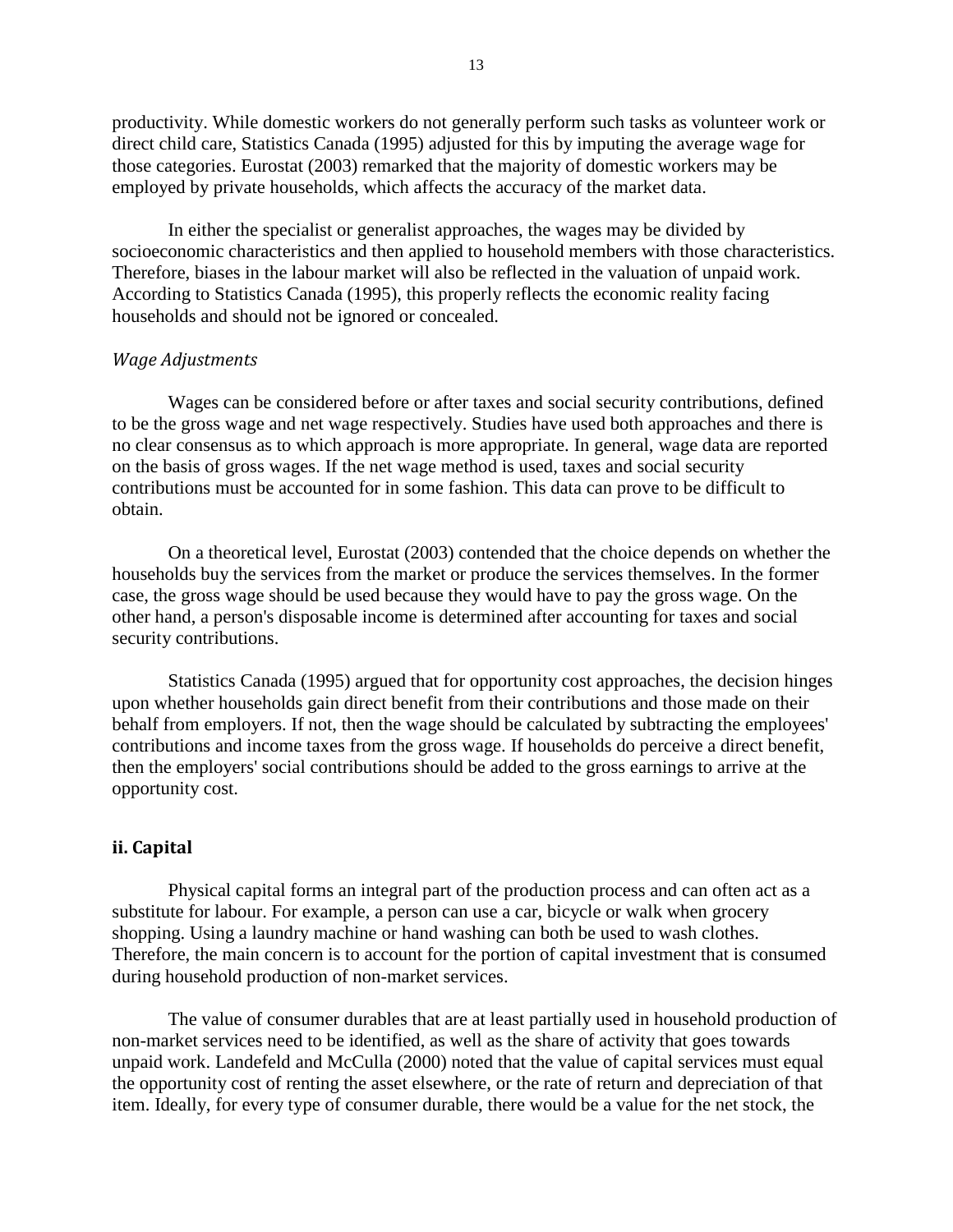percentage of use that goes towards household production of non-market services, depreciation, and return to capital. However, this is difficult to achieve in practice due to the number of categories involved.

Due to these issues, physical capital has only been incorporated into a few national household production satellite accounts, though it has become more popular with the availability of capital use data. Landefeld and McCulla (2000) used Bureau of Economic Analysis estimates for the depreciation of consumer durables and estimates the rate of return based on the average return to net stocks.

#### <span id="page-13-0"></span>**iii. Intermediate Consumption**

Intermediate consumption in the context of household production of non-market services may be considered as the value of materials that are consumed in the production process. For example, the eggs that are used to make an omelette, or electricity and soap used in a washing machine for a single load. Therefore, intermediate consumption does not form part of the valueadded component of household production of non-market services (Ahmad and Koh, 2011)

However, few studies account for intermediate consumption. Ahmad and Koh (2011) noted that intermediate consumption is already accounted for in estimates of household final consumption. Furthermore, data on the share of household final consumption that is used in the production of non-market household services is scarce.

#### <span id="page-13-1"></span>**C. Comparison Between the Output-based and the Input-based Methods**

The output-based method and the input-based method are both theoretically viable ways to estimate household production of non-market services. Each method has its own advantages relative to the other: for example, by measuring the output directly, the output-based method avoids the problem of simultaneity in time use surveys. On the other hand, data is readily available for the input-based method.

It is of interest to note that Fitzgerald and Wicks (1990) estimated household production, excluding volunteer work, in Missoula, Montana for the year 1985. Survey respondents were asked to fill out a questionnaire for the past six months on time use and output production (based on units that were defined in the survey). Activities without an easily defined output were measured on the basis of the number of hours spent and the cost of hiring someone to come to the house to perform the activity. The output-based method took into account these units and market equivalent prices to calculate a final estimate. The input-based method applied the opportunity cost wage approach to the time use survey and subtracted for intermediate consumption, but did not account for capital. [Table 1](#page-14-0) summarizes the results from a sample of 896 people out of a potential 55,000.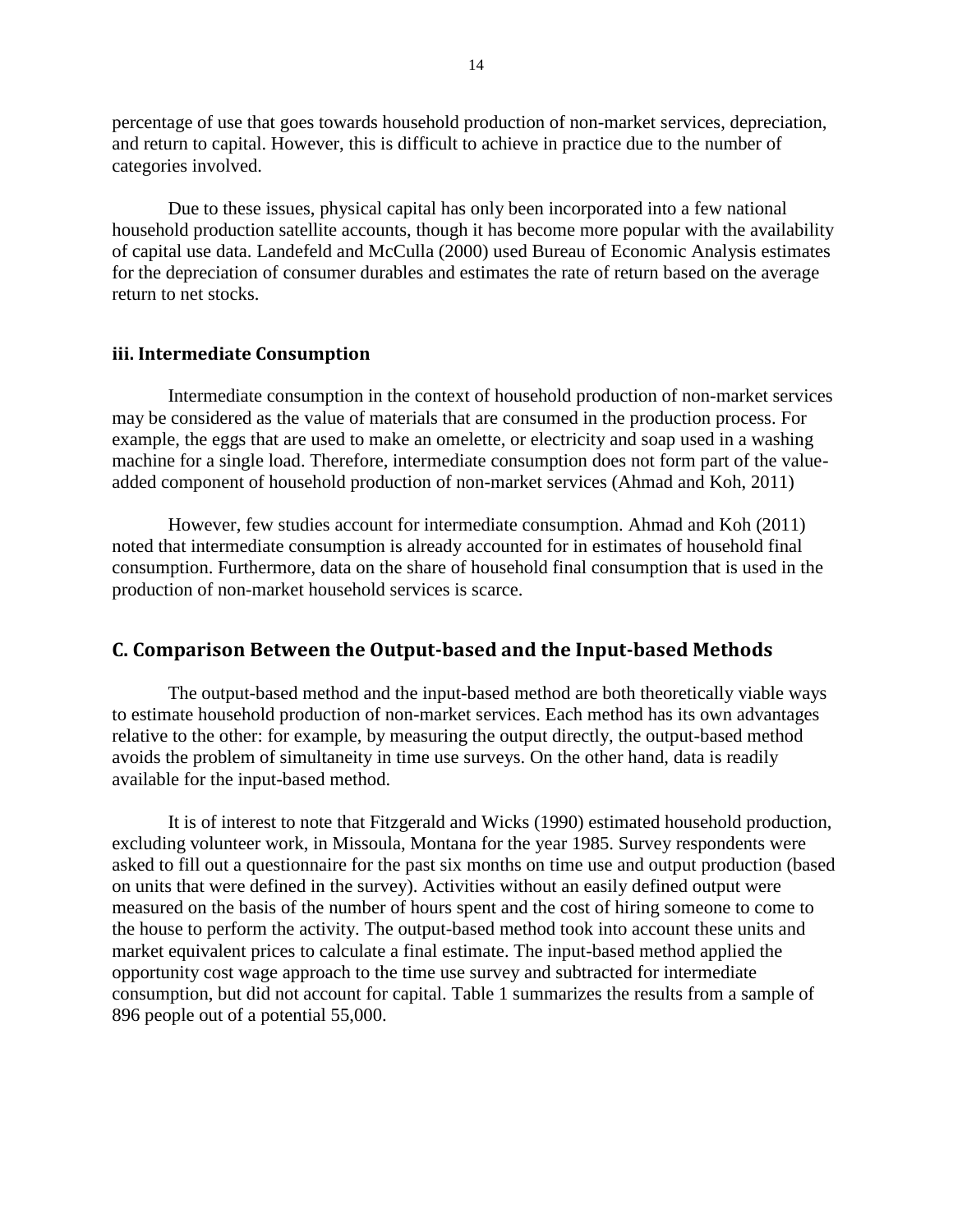| <b>Output category</b>      | <b>Output value</b><br>\$) | Labour value<br>\$) | Output divided by<br>labour value |
|-----------------------------|----------------------------|---------------------|-----------------------------------|
| A. Cleaning                 | 919                        | 840                 | $1.1*$                            |
| B. Childcare                | 436                        | 166                 | $2.6***$                          |
| C. Meal preparation         | 2,756                      | 1,666               | $17**$                            |
| D. Clothing care            | 718                        | 416                 | $17**$                            |
| E. Repairs                  | 204                        | 150                 | $1.4**$                           |
| F. Home produced food       | 28                         | 84                  | $0.3**$                           |
| G. Miscellaneous            | 256                        | 204                 | 1.3                               |
| H. Output measured by hours | 598                        | 584                 | 1.0                               |
| <b>Total</b>                | 5,915                      | 4,110               | $1.4^{n.a.}$                      |

<span id="page-14-0"></span>**Table 1: Mean annual values of household production in Missoula, Missouri in 1985**

**Source:** Table 1 in Fitzgerald and Hicks (1990)

**Note:** \*\* denotes statistically significant differences at the 1 per cent level; \* denotes statistically significant differences at the 5 per cent level. Statistical tests were not performed by the authors for the total.

Based on **Error! Reference source not found.**, the output-based value was larger than he input-based value in all of the categories except for 'Home produced food'. Overall, the output-based value gave a 44 per cent higher valuation of unpaid household work. Harvey and Mukhopadhyay (2005) observed that the meal preparation time used in this study is too small, and adjusting it would make the input and output based estimates for 'Meal preparation' approximately equal.

Harvey and Mukhopadhyay (2005) also presented output-based estimates for Canada in 1992. The methodology accounts for compatibility with the SNA by trying to avoid certain activities that are already in the SNA GDP. For example, the user cost of dwelling for each activity was subtracted from the value of output because they are already accounted for in GDP. Similarly, certain outputs such as garden vegetables are already included in GDP and as such, were not added as an output. Their output-based estimates for Canada in 1992 were compared to Statistics Canada's estimates for the same period and are presented in [Table 2.](#page-15-0) The replacement cost-generalist method recommended by Statistics Canada includes volunteer work and is approximately 39 per cent higher than the comparable value of unpaid work using the outputbased method (326.9 billion versus 234.5 billion).

Fitzgerald and Wicks (1990) hypothesized that the difference between the methods is mainly a productivity issue: if households are more productive than firms, then the market wages would underestimate the household output, and vice versa. However, it is more likely that firms are more productive than households for most activities because of their access to greater stocks of physical capital. Furthermore, estimates found using the output method should be higher because they include returns to other factors than solely labour.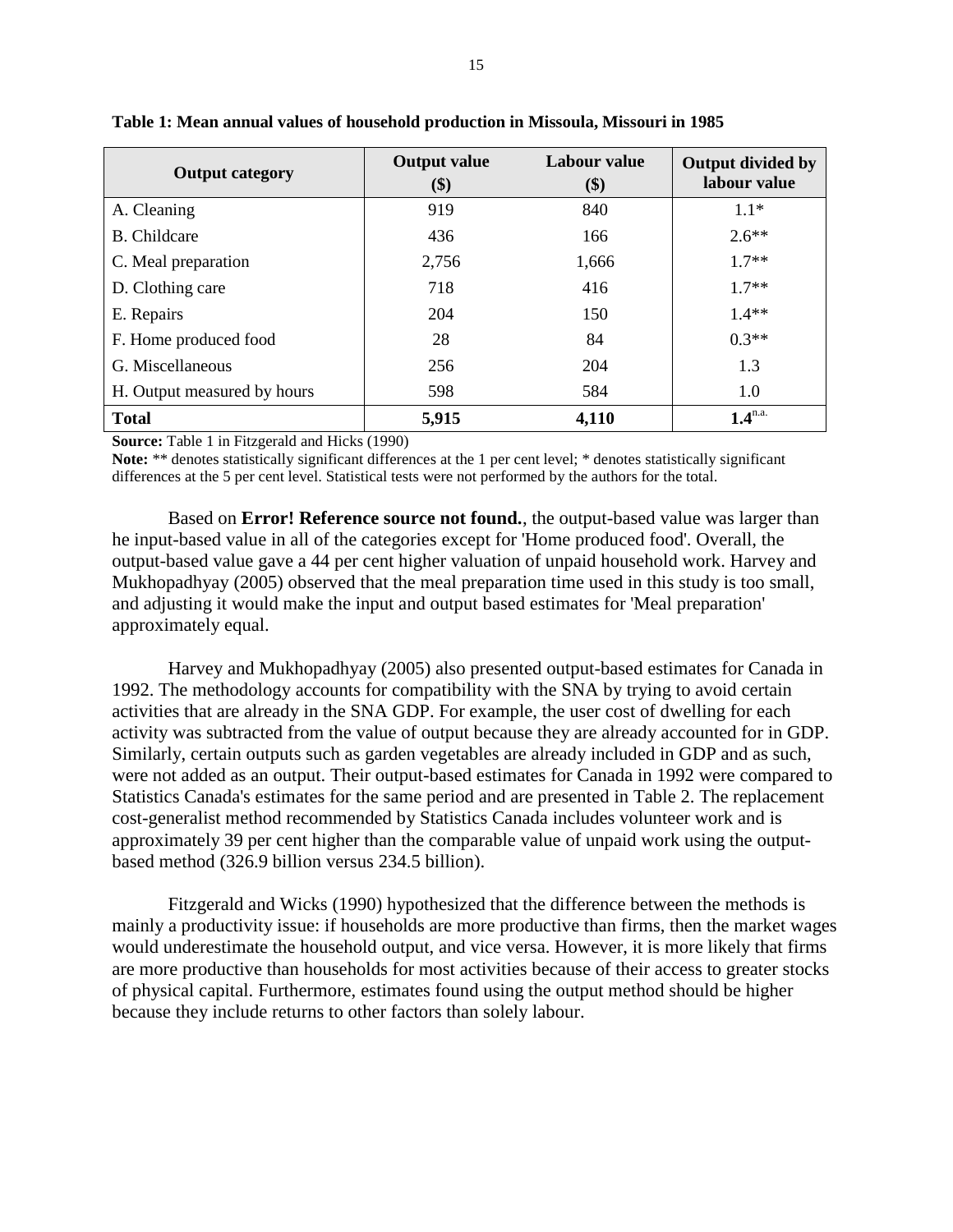| <b>Method</b>                                                                                                                                                                                                                                                                                               | <b>Value</b><br>(billions of<br>1992<br>CAN\$ |
|-------------------------------------------------------------------------------------------------------------------------------------------------------------------------------------------------------------------------------------------------------------------------------------------------------------|-----------------------------------------------|
| Unpaid work estimates – input approach (Statistics Canada, 1995)                                                                                                                                                                                                                                            |                                               |
| Opportunity cost before tax                                                                                                                                                                                                                                                                                 | 374.1                                         |
| Opportunity cost after tax                                                                                                                                                                                                                                                                                  | 221.1                                         |
| Replacement cost – specialist                                                                                                                                                                                                                                                                               | 296.6                                         |
| Replacement cost – generalist                                                                                                                                                                                                                                                                               | 234.5                                         |
| Unpaid work estimates – output approach (Harvey and Mukhopadhyay, 2005)                                                                                                                                                                                                                                     |                                               |
| Output basis – meal preparation, housekeeping, clothing care, child care                                                                                                                                                                                                                                    | 289.6                                         |
| Output basis – same activities as above, plus volunteer work and education<br>$(1)$ $(1)$ $(1)$ $(1)$ $(1)$ $(1)$ $(1)$ $(1)$ $(1)$ $(1)$ $(1)$ $(1)$ $(1)$ $(1)$ $(1)$ $(1)$ $(1)$ $(1)$ $(1)$ $(1)$ $(1)$ $(1)$ $(1)$ $(1)$ $(1)$ $(1)$ $(1)$ $(1)$ $(1)$ $(1)$ $(1)$ $(1)$ $(1)$ $(1)$ $(1)$ $(1)$ $(1)$ | 326.9                                         |

<span id="page-15-0"></span>**Table 2: Comparison of input and output based approaches for Canada in 1992**

**Sources:** Statistics Canada (1995); Harvey and Mukhopadhyay (2005)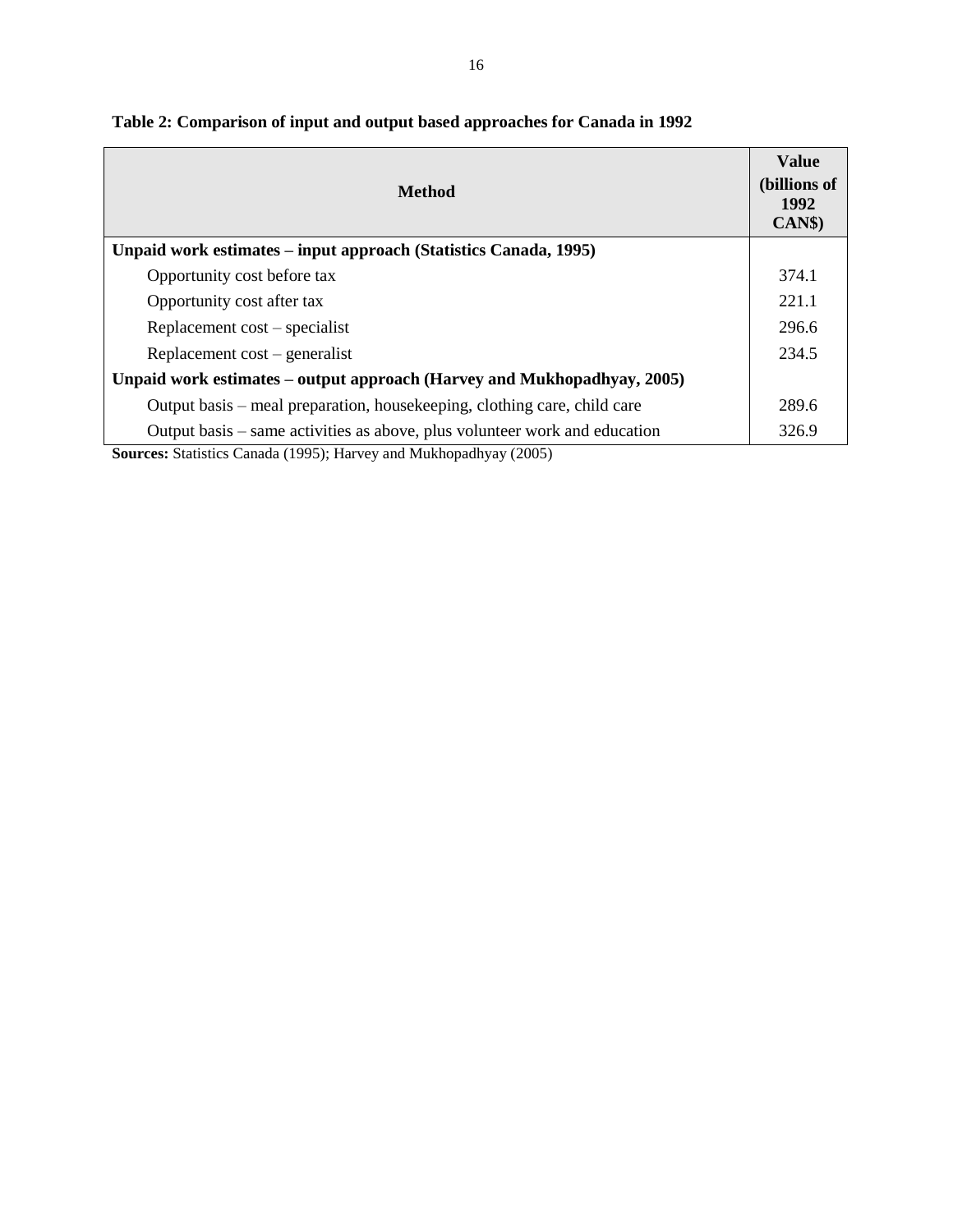# <span id="page-16-0"></span>**IV. Incorporating Estimates of Household Production of Non-Market Services in OECD Countries into the IEWB**

Some indices of economic well-being have accounted for household production. One example is the Levy Institute Measure of Economic Well-Being: Estimates for Canada (Sharpe et al., 2011). This index used the replacement cost-generalist method for the base wage and adjusts for productivity using a performance index that incorporates normalized years of schooling, normalized household income, and normalized time availability of the individual. A weighted minimum wage represents a lower bound on the adjusted wage. The adjusted wage is then multiplied by the household's unpaid work hours per year.

On the other hand, the IEWB for OECD countries considers various aspects of a country's economic characteristics, such as consumption flows, wealth stocks, equality and economic security, to create a composite index that is meant to be comparable across countries. Therefore, when incorporating estimates of unpaid work, the estimates must be constructed in such a way as to be comparable across countries. Similar data must therefore be available for all countries, which significantly influences attempts to incorporate household production into the IEWB. This is available in Ahmad and Koh (2011), which contains estimates of unpaid work across OECD countries for 2008. These estimates will be used in the following sections to examine their effect on the overall IEWB.

### <span id="page-16-1"></span>**A. Background on the Household Production Estimates of Non-Market Services**

In order to estimate household production, Ahmad and Koh (2011) used the input-based method and the replacement cost-generalist variant of estimating wages, though the opportunity cost approach was also included to provide an upper bound. In both cases, only labour and capital were taken into account because they argue that intermediate consumption is already included in estimates of household final consumption, and data is not readily available on the intermediate consumption component.<sup>3</sup>

The labour input is calculated by the following equation:

 $\overline{a}$ 

Value of annual labour used in household production of non-market services in nominal currencies

> = Average hourly post-tax labour costs \* Average hours worked per day \* 365 days (in 2008) \*

The population, 15 years and over

 $3$  For further discussion on the methodology and data sources, see Ahmad and Koh (2011).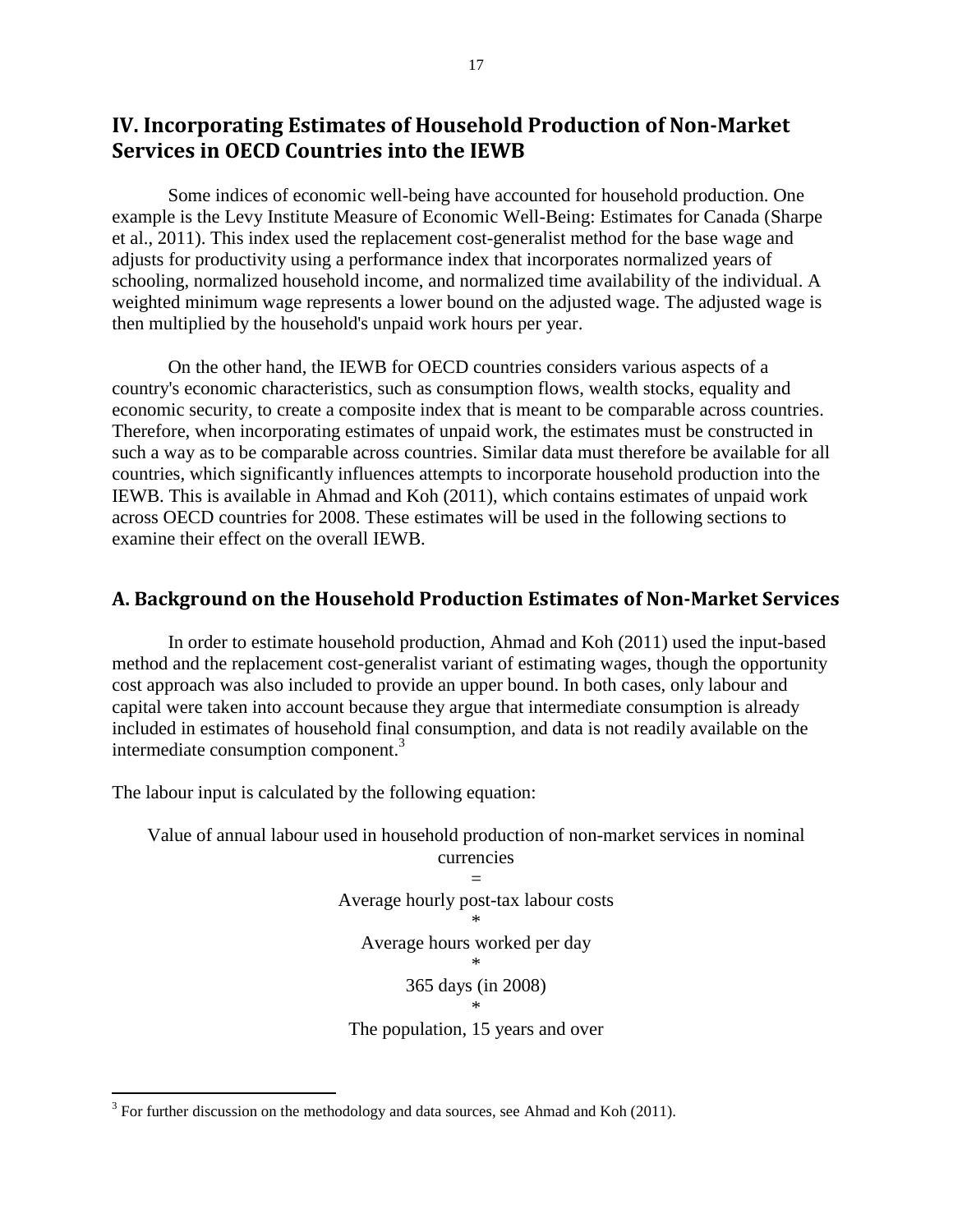The average hourly post-tax labour costs in the replacement cost approach use a general hourly wage calculated using market prices for relevant unregistered activities, such as unregistered domestic servants. The opportunity cost method uses average hourly wage for the whole economy. Both wages are then adjusted for taxes and social security contributions. The average hours worked per day was taken from national time use surveys.

The capital input is calculated using the following equation:

Value of capital services = Price index of consumer durables \* End-of-period net stock of consumer durables \* (Real rate of return + geometric rate of depreciation)

The net stock of consumer durables was found using final expenditures on GDP categories that provide capital services related to household production. An average geometric rate of depreciation for all consumer durables was estimated at 20% and the real rate of return for all consumer durables was set at 4% per year based on convention.

Given the scope of this study, some generalizations were made and acknowledged explicitly in the paper. They include the use of a general hourly labour cost for all activities, rather than constructing estimates using specialized labour in specific activities. While housework is the main component of household production of non-market services, the other activities account for 27 per cent to 57 per cent, which may influence the final results. Furthermore, the capital services used net stocks of consumer durables that may be used for other activities than household production of non-market services, which was not accounted for in the analysis. Finally, the authors use a single estimate of the rate of depreciation and the real rate of return for all consumer durables, without distinguishing for different items.

These considerations will have an effect on the final estimate but cannot always be corrected due to limited data availability in some OECD countries. Given that the goal is to construct comparisons of household production of non-market services across OECD countries, the "lowest common factor" approach to variables requires trading accuracy for comparability.

Overall, Ahmad and Koh (2011) find that the country with the largest amount of household production per capita in 2008 was Australia [\(Table 3\)](#page-18-0). The high value may be primarily attributed to the value of unpaid work per capita, as it had the highest average hours of unpaid work per person and the highest average post-tax hourly wage. In particular, its average post-tax hourly wage was almost three dollars higher than the country with the second highest average post-tax hourly wage. On the other hand, low post-tax hourly wages were the driving force behind the low valuation of unpaid work in Canada, despite the relatively high value of capital services per capita.<sup>4</sup>

 $\overline{a}$ 

<sup>&</sup>lt;sup>4</sup> The average post-tax hourly wage in Canada may be lower than the national minimum wage in 2000 because of adjustments across time and between countries, and the removal of taxes from the hourly wage.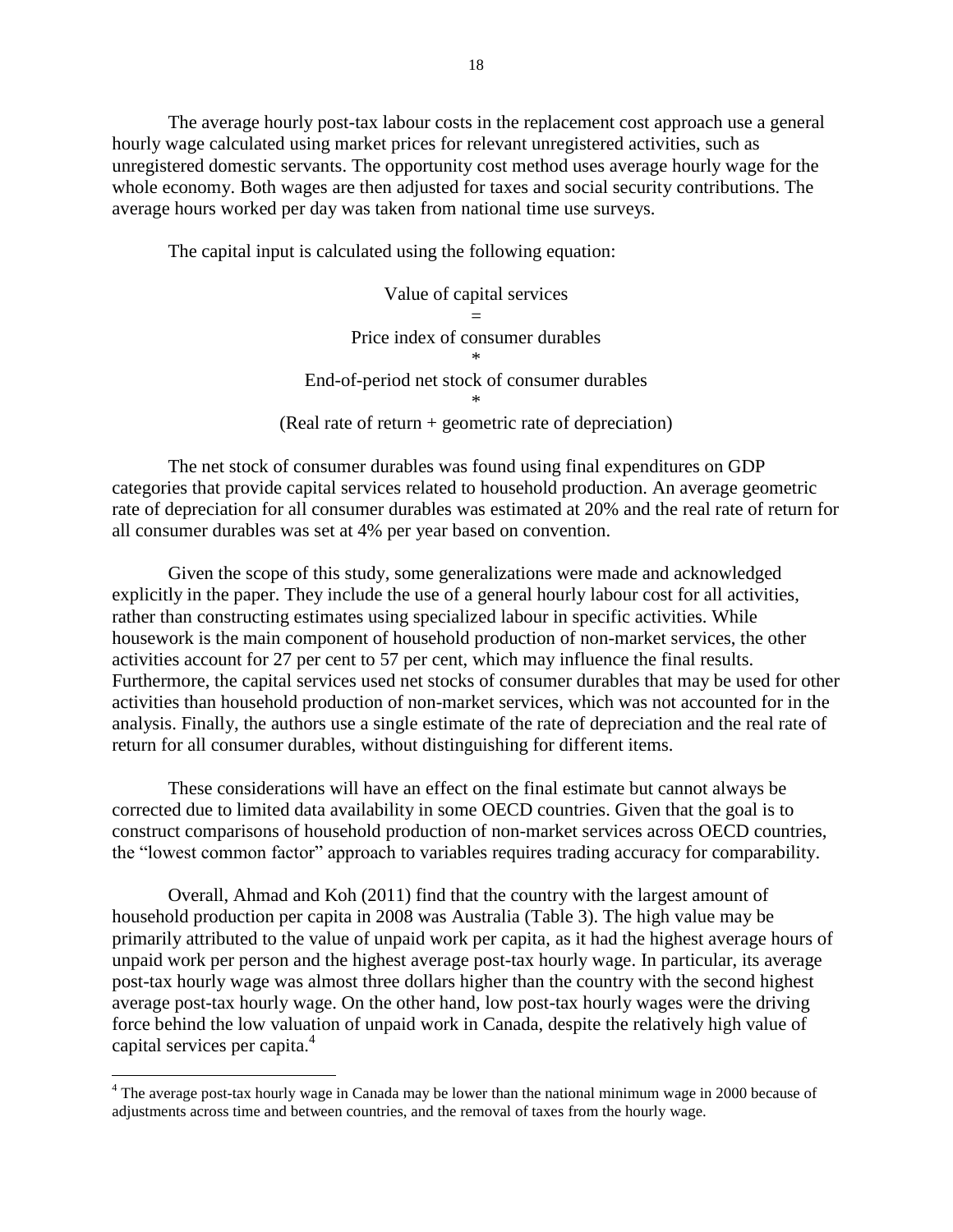|                       | <b>Hours</b> spent<br>on unpaid<br>work | Average post-tax<br>$cost$ – generalist<br>method | hourly wage for Value of unpaid Value of capital<br>the replacement work per capita<br>per year | services per<br>capita per year | <b>Value of</b><br>household non-<br>market<br>production per<br>capita |
|-----------------------|-----------------------------------------|---------------------------------------------------|-------------------------------------------------------------------------------------------------|---------------------------------|-------------------------------------------------------------------------|
|                       | per person)                             | (Hours per day (2005 US Dollars)<br>per hour)     | $(2005$ US<br>Dollars)                                                                          | $(2005$ US<br>Dollars)          | $(2005$ US<br>Dollars)                                                  |
| <b>Australia</b>      | 4.05                                    | 13.02                                             | 15,482                                                                                          | 1,591                           | 17,073                                                                  |
| <b>Belgium</b>        | 3.33                                    | 7.71                                              | 7,822                                                                                           | 1,520                           | 9,341                                                                   |
| Canada                | 3.29                                    | 5.38                                              | 5,387                                                                                           | 2,302                           | 7,689                                                                   |
| <b>Denmark</b>        | 3.61                                    | 9.35                                              | 10,059                                                                                          | 2,264                           | 12,324                                                                  |
| <b>Finland</b>        | 3.35                                    | 8.30                                              | 8,440                                                                                           | 1,502                           | 9,942                                                                   |
| <b>France</b>         | 3.28                                    | 9.19                                              | 8,959                                                                                           | 1,567                           | 10,526                                                                  |
| <b>Germany</b>        | 3.54                                    | 7.35                                              | 8,237                                                                                           | 2,371                           | 10,609                                                                  |
| <b>Italy</b>          | 3.59                                    | 7.41                                              | 8,416                                                                                           | 1,772                           | 10,188                                                                  |
| <b>Netherlands</b>    | 3.65                                    | 7.03                                              | 7,696                                                                                           | 1,894                           | 9,590                                                                   |
| <b>Norway</b>         | 3.14                                    | 8.27                                              | 7,673                                                                                           | 2,116                           | 9,789                                                                   |
| <b>Spain</b>          | 3.30                                    | 10.29                                             | 10,481                                                                                          | 1,527                           | 12,008                                                                  |
| <b>Sweden</b>         | 3.55                                    | 7.81                                              | 8,428                                                                                           | 1,328                           | 9,756                                                                   |
| <b>United Kingdom</b> | 3.52                                    | 8.48                                              | 8,899                                                                                           | 2,230                           | 11,129                                                                  |
| <b>United States</b>  | 3.44                                    | 7.86                                              | 7,883                                                                                           | 2,649                           | 10,532                                                                  |
| <b>Average</b>        | 3.47                                    | 8.39                                              | 8,847                                                                                           | 1,902                           | 10,750                                                                  |

#### <span id="page-18-0"></span>**Table 3: Components of household production for OECD countries in 2008**

**Source:** Ahmad and Koh (2011)

**Note:** Average represents the non-weighted average across all countries.

In all countries, the value of unpaid work per capita per year was much higher than the value of capital services per capita per year. As a proportion of total household non-market production, Canada's unpaid work per capita per year was by far the lowest at 70.1 per cent in 2008, while Australia had the highest at 90.7 per cent.

The value of unpaid work per capita can be decomposed into two main components: 1) the wage, and 2) the hours spent on household production of non-market services per person [\(Chart 1\)](#page-19-1). People in all of the OECD countries except for Australia spent an average of 3.1-3.7 hours per day on unpaid work, while there was much more variation in the wage rate. Australia and Canada are the two main outliers in this graph due to their much higher and lower wages repectively (\$13.02/hour for Australia and \$5.38/hour for Canada). Most of the other countries had a wage rate between seven and ten dollars per hour.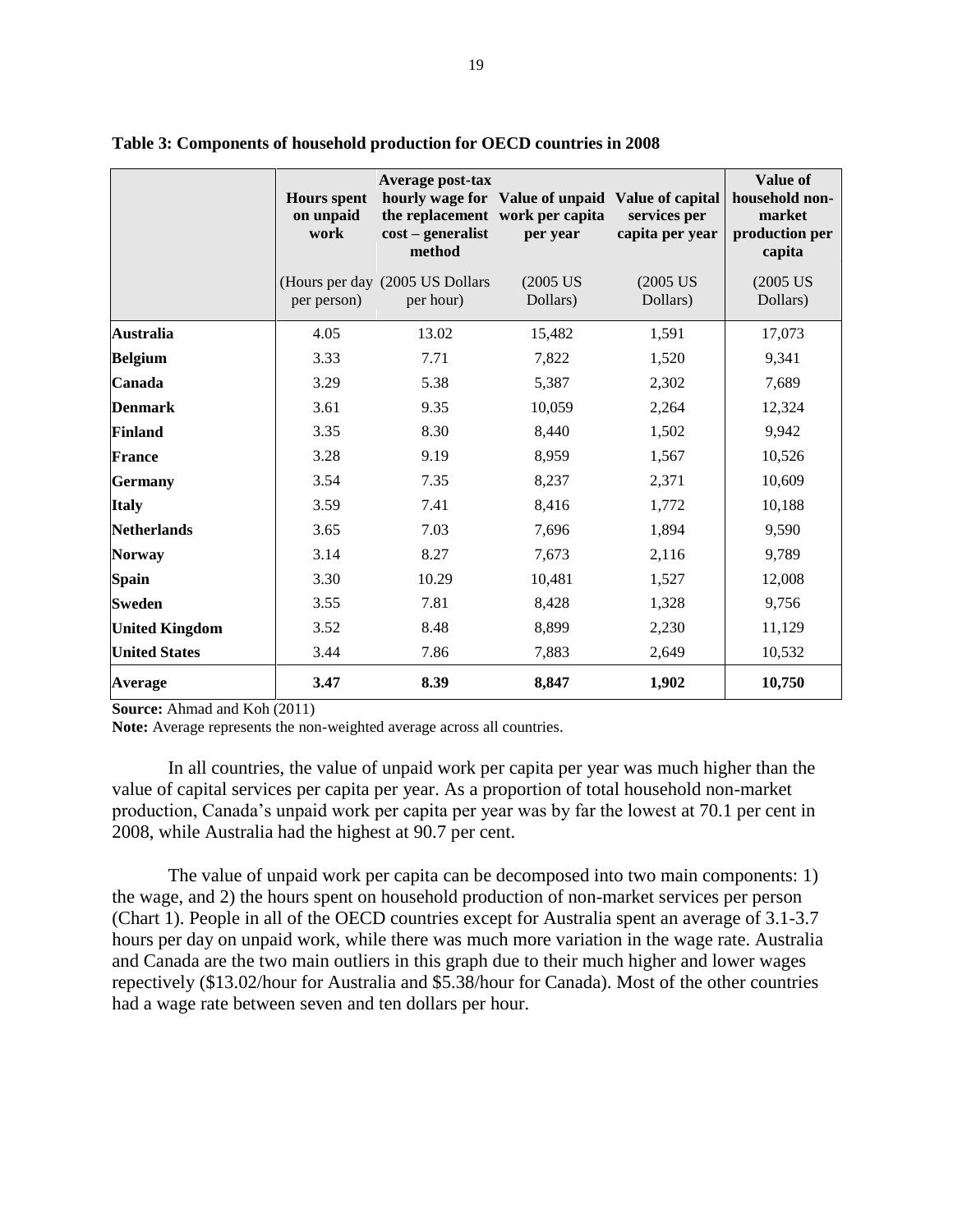

<span id="page-19-1"></span>**Chart 1: Wages and hours spent on household production per person for OECD countries in 2008**

**Source:** Ahmad and Koh (2011). **Note:** Hourly wage refers to the average post-tax hourly wage for the replacement cost - generalist method.

## <span id="page-19-0"></span>**B. OECD Estimates and the IEWB for Canada and the Provinces**

There are two versions of the IEWB: One for Canada and the provinces (Sharpe and Osberg, 2011b), and the other for OECD countries (Sharpe and Osberg, 2011a). The most recent IEWB for Canada and the provinces includes unpaid work using data from Statistics Canada and extrapolating between 2005 and 2010. Statistics Canada only estimates labour inputs to household production and excludes capital services. However, there are notable differences even when only comparing labour inputs from both Ahmad and Koh (2011) and Osberg and Sharpe (2011a) [\(Table 4\)](#page-19-2).

<span id="page-19-2"></span>

|                                    | Working age<br>Wage<br>population |                           | <b>Hours</b> of<br>unpaid work<br>per day per<br>person | <b>Hours</b> of<br>unpaid work<br>per year | Value of<br>unpaid work     |
|------------------------------------|-----------------------------------|---------------------------|---------------------------------------------------------|--------------------------------------------|-----------------------------|
|                                    | (Thousands of<br>people)          | (2008 CAN\$)<br>per hour) | (Hours per<br>day per<br>working age<br>person)         | (Millions of<br>hours)                     | (Billions of<br>2008 CAN\$) |
| <b>OECD</b> Estimate               | 27,718                            | 7.17                      | 3.29                                                    | 33,285                                     | 239                         |
| <b>IEWB</b> Estimate<br>for $2008$ | 26.824                            | 16.56                     | 3.50                                                    | 34,259                                     | 567                         |

Source: Ahmad and Koh (2011); IEWB for Canada and the Provinces, from http://www.csls.ca/iwb/prov.asp.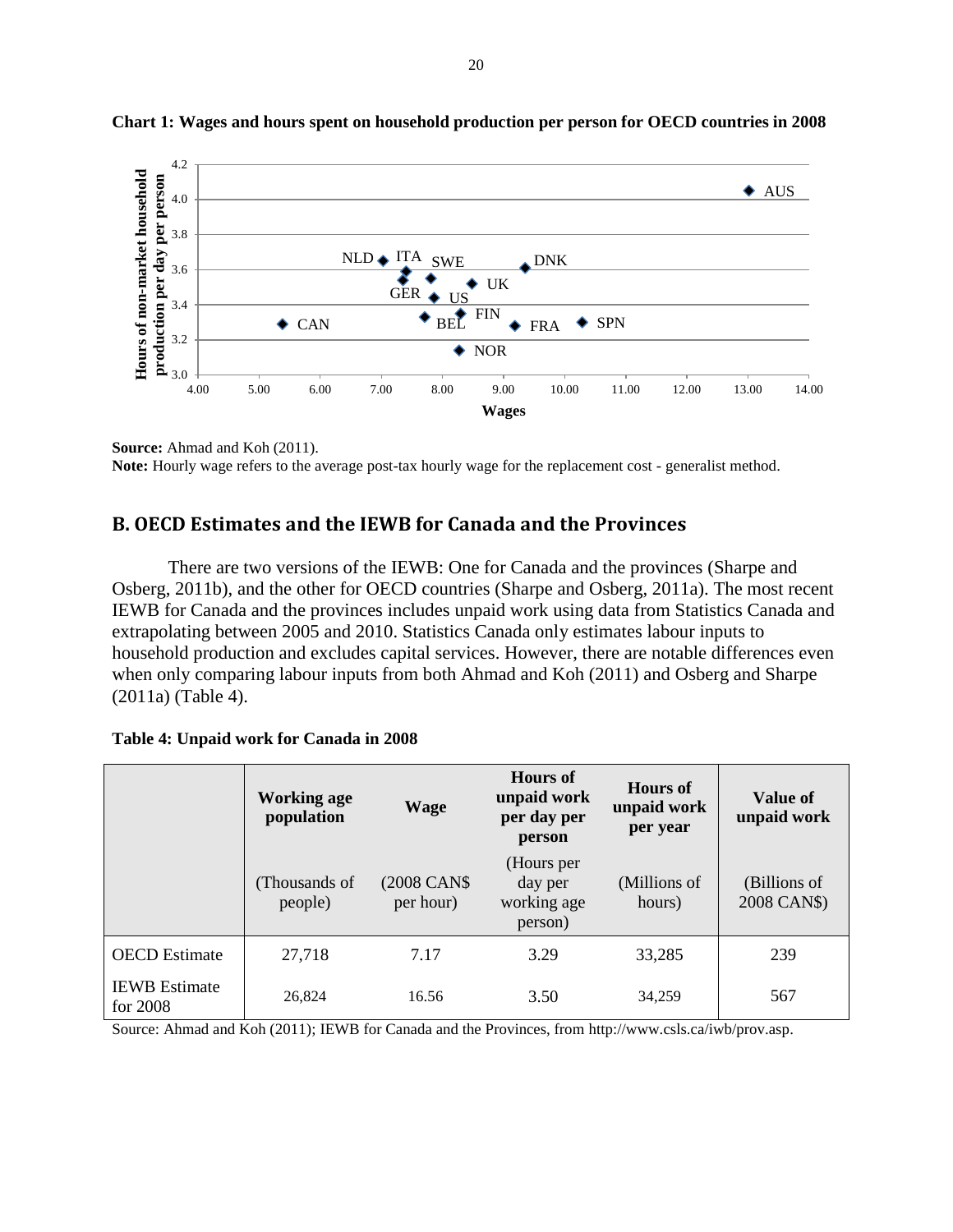The biggest difference lies in how the wage rate is calculated. While both studies use the replacement cost-generalist approach, they differ in a couple of ways. One factor is that the OECD uses a composite of labour costs based on market activities that are representative of the production of non-market services, such as unregistered domestic servants. On the other hand, Statistics Canada uses specialist wages for certain activities and a generalist wage based on registered workers for the other activities, which result in a higher average wage. The other factor is that the OECD study subtracts taxes and social security contributions from hourly wage, while Statistics Canada adds the employer's social contributions to the wage, which would also result in a higher average wage.

#### <span id="page-20-0"></span>**C. CSLS Estimates of the IEWB for OECD Countries**

In the context of the IEWB, household production of non-market services is considered as another form of consumption flows because households and firms consume the services produced by unpaid work. Household production can be incorporated into the existing consumption flows portion of the IEWB as follows:<sup>5</sup>

A = Personal Consumption per capita  $B = Index$  Equivalent Income  $C =$  Adjusted Relative Cost of Leisure per capita  $D = G$ overnment Final Consumption Expenditures per capita  $E =$  Household Production  $F =$  Life Expectancy Normalized to the US in 1980

Total consumption flows per capita =  $(A*B + C + D + E)*F$ 

**Error! Reference source not found.** illustrates the preliminary results of integrating the ECD estimates for the value of household production of non-market services into consumption flows per capita. Following the recommendations of other studies, the value corresponding to the replacement cost-generalist approach will be used.

By including household production of non-market services, every country improved its standing in total consumption flows per capita relative to the United States (**Error! Reference ource not found.**). The primary reason is that while the United States' value of household production of non-market services per capita was similar to those of the 14 countries surveyed, the share of household production of non-market services in total consumption flows was smaller than in any other country.

 $\overline{a}$ 

<sup>&</sup>lt;sup>5</sup> For further discussion of the other components of consumption flows, see Osberg and Sharpe (2011a).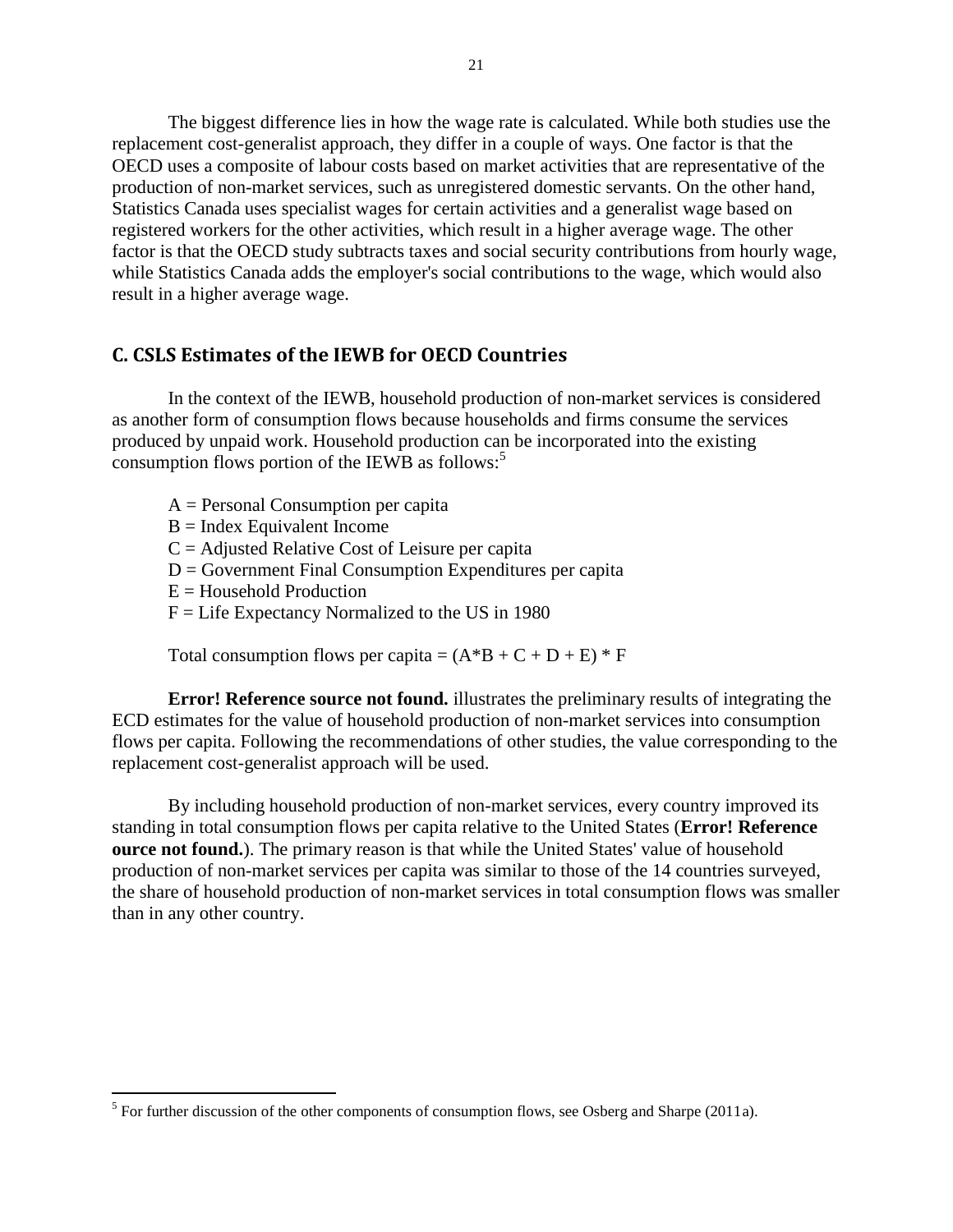

#### <span id="page-21-0"></span>**Chart 2: Total consumption flows per capita for OECD countries in 2008**

**Sources:** Calculated using Ahmad and Koh (2011); Index of Economic Well-Being for OECD countries, from http://www.csls.ca/iwb/oecd.asp.

**Note:** Dashed lines represent the average value.



<span id="page-21-1"></span>**Chart 3: Comparison of total consumption flows per capita with the United States in 2008**

**Sources:** Calculated using Ahmad and Koh (2011); Index of Economic Well-Being for OECD countries, from http://www.csls.ca/iwb/oecd.asp.

**Notes:** Countries with higher consumption flows per capita than the United States have a positive gap; countries with lower consumption flows than the United States have a negative gap. Dashed lines represent the average percentage rounded to the nearest tenth of a percent.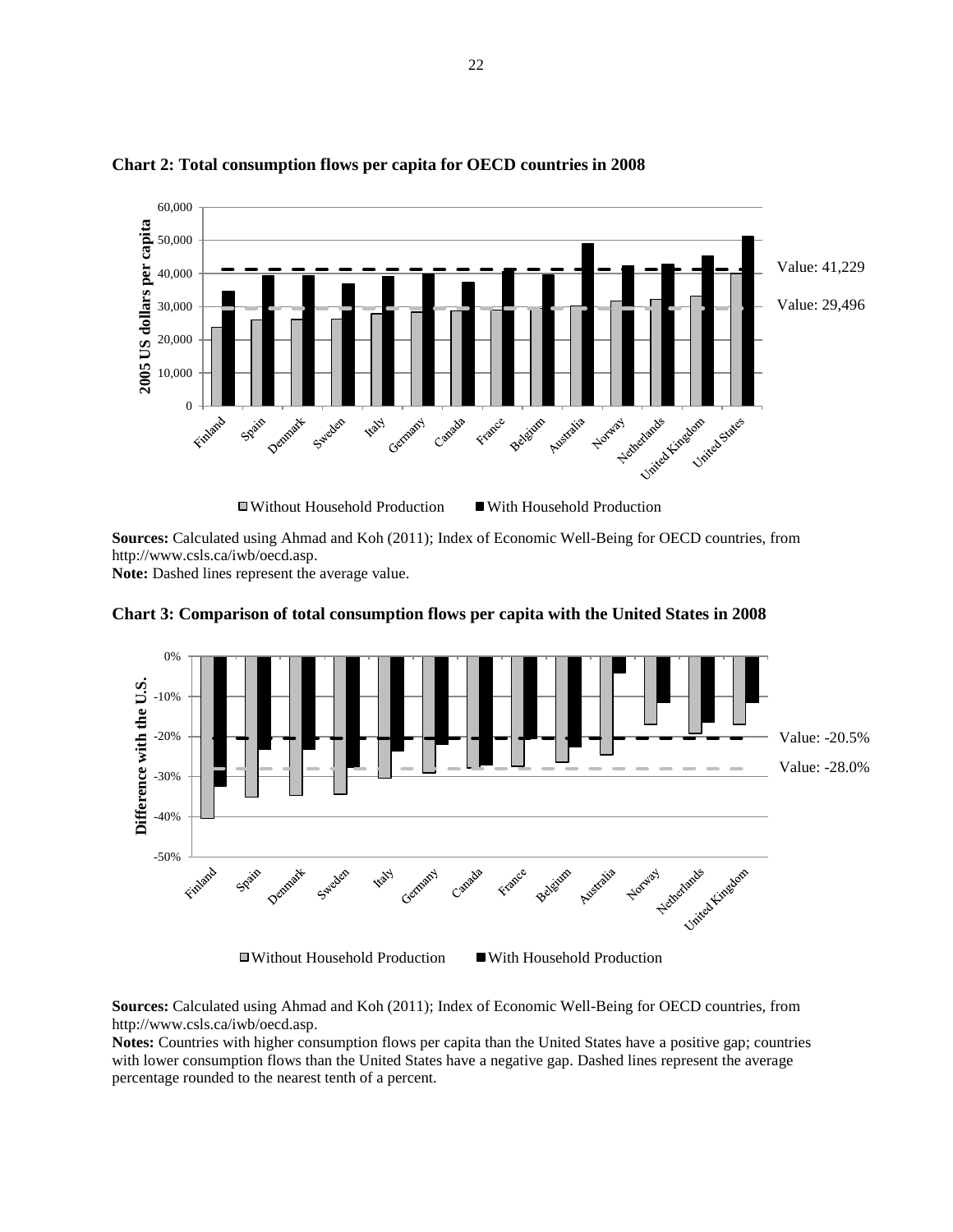The inclusion of household production of non-market services changes the rankings for total consumption flows per capita, as seen in [Table 5.](#page-22-0) The countries with the largest increases in rank were also those with the highest imputed wages – Australia, Denmark and Spain. On the other hand, Canada dropped four places, from eighth to twelth place.

|                       | <b>Without household</b><br>production | With household<br>production<br>(replacement cost) | Difference in rank |
|-----------------------|----------------------------------------|----------------------------------------------------|--------------------|
| <b>United States</b>  |                                        |                                                    | $\overline{0}$     |
| <b>United Kingdom</b> | $\overline{2}$                         | 3                                                  | $-1$               |
| Netherlands           | 3                                      | 4                                                  | $-1$               |
| Norway                | $\overline{4}$                         | 5                                                  | $-1$               |
| Australia             | 5                                      | $\overline{2}$                                     | $+3$               |
| Belgium               | 6                                      | 8                                                  | $-2$               |
| France                | 7                                      | 6                                                  | $+1$               |
| Canada                | 8                                      | 12                                                 | $-4$               |
| Germany               | 9                                      | 7                                                  | $+2$               |
| Italy                 | 10                                     | 11                                                 | $-1$               |
| Sweden                | 11                                     | 13                                                 | $-2$               |
| Denmark               | 12                                     | 9                                                  | $+3$               |
| Spain                 | 13                                     | 10                                                 | $+3$               |
| Finland               | 14                                     | 14                                                 | $+0$               |

<span id="page-22-0"></span>**Table 5: Country rankings of total IEWB consumption flows per capita with household production for OECD countries in 2008**

**Sources:** Calculated using Ahmad and Koh (2011); Index of Economic Well-Being for OECD countries, from http://www.csls.ca/iwb/oecd.asp.

It can also be useful to examine how total consumption flows change depending on the choice of the wage rate. [Table 6](#page-23-0) shows that there is some movement in the rankings depending on the approach. Furthermore, the use of the opportunity cost approach does increase household production of non-market service's share of total consumption flows per capita, as would be expected from its use of higher wages. As the only difference between the two approaches of calculating household production is the wage rate of labour inputs, the increase in share reflects the differences in the wages considered (wages of unregistered domestic workers for the replacement cost method, and the average worker for the opportunity cost method).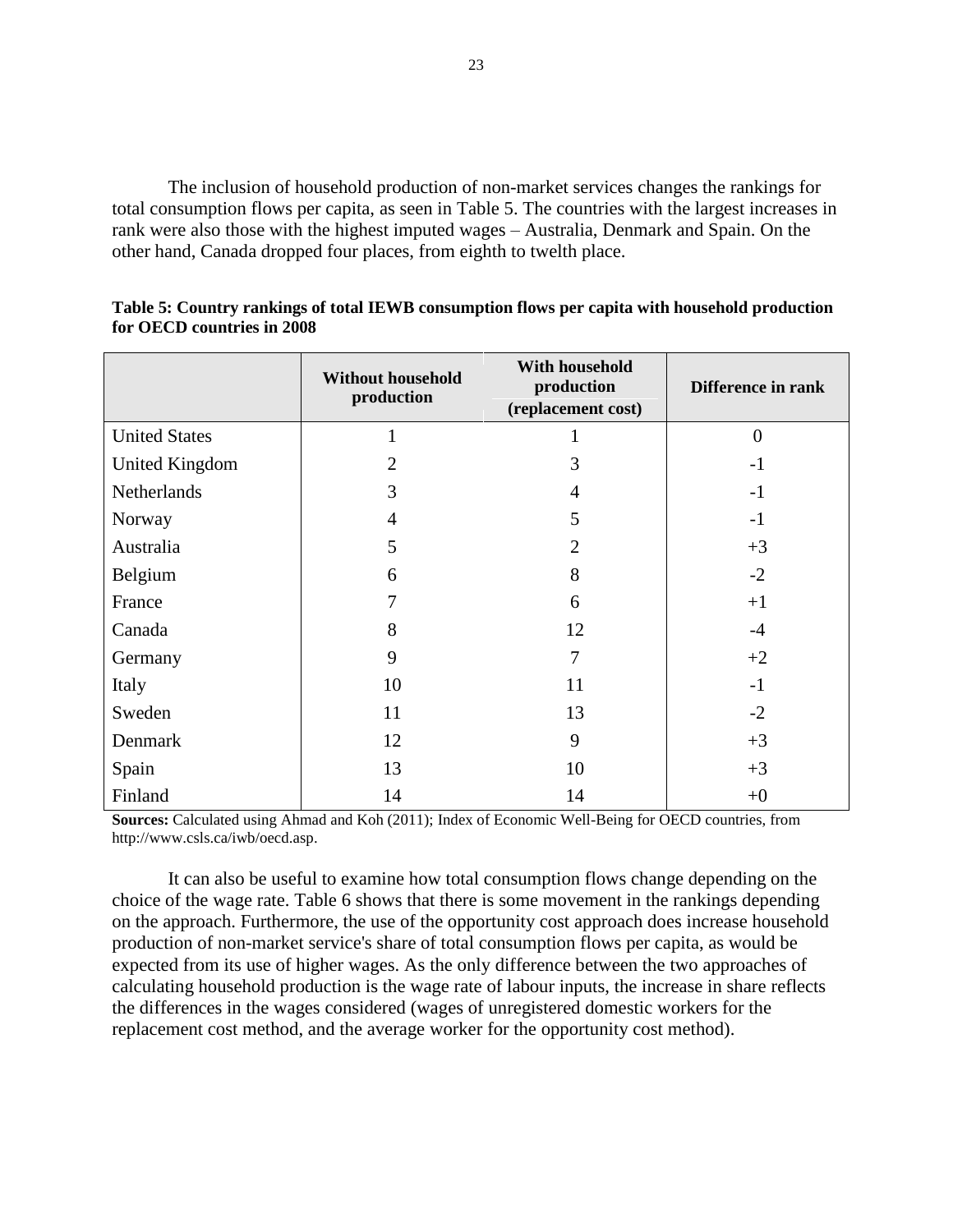Ideally, a time series would be formed of total consumption flows per capita, augmented by household production of non-market services. However, this would be difficult due to data limitations.

|                      |                | With household production<br>(replacement cost)                    |                | With household production<br>(opportunity cost)                           | <b>Difference</b> |                                                                             |  |
|----------------------|----------------|--------------------------------------------------------------------|----------------|---------------------------------------------------------------------------|-------------------|-----------------------------------------------------------------------------|--|
|                      | Rank           | Increase in total<br>consumption flows<br>per capita<br>(per cent) | Rank           | <b>Increase in total</b><br>consumption flows<br>per capita<br>(per cent) | Rank              | Increase in total<br>consumption flows<br>per capita<br>(percentage points) |  |
| <b>United States</b> | 1              | 21.8%                                                              | 1              | 38.8%                                                                     | $+0$              | $+17.0%$                                                                    |  |
| Australia            | $\overline{2}$ | 38.5%                                                              | $\overline{4}$ | 44.8%                                                                     | $+2$              | $+6.3%$                                                                     |  |
| U.K.                 | 3              | 26.6%                                                              | $\overline{2}$ | 46.0%                                                                     | $-1$              | $+19.3%$                                                                    |  |
| Netherlands          | $\overline{4}$ | 24.5%                                                              | 5              | 39.9%                                                                     | $+1$              | $+15.4%$                                                                    |  |
| Norway               | 5              | 25.3%                                                              | 3              | 43.9%                                                                     | $-2$              | $+18.6%$                                                                    |  |
| France               | 6              | 28.6%                                                              | 6              | 41.1%                                                                     | $+0$              | $+12.5%$                                                                    |  |
| Germany              | 7              | 28.9%                                                              | 7              | 42.2%                                                                     | $+0$              | $+13.3%$                                                                    |  |
| Belgium              | $\,8\,$        | 25.6%                                                              | 11             | 36.9%                                                                     | $+3$              | $+11.4%$                                                                    |  |
| Denmark              | 9              | 33.5%                                                              | 9              | 45.8%                                                                     | $+0$              | $+12.2%$                                                                    |  |
| Spain                | 10             | 33.8%                                                              | 14             | 39.6%                                                                     | $+4$              | $+5.8%$                                                                     |  |
| Italy                | 11             | 28.8%                                                              | 12             | 36.7%                                                                     | $+1$              | $+7.9%$                                                                     |  |
| Canada               | 12             | 22.6%                                                              | 10             | 39.1%                                                                     | $-2$              | $+16.5%$                                                                    |  |
| Sweden               | 13             | 29.1%                                                              | 8              | 45.6%                                                                     | $-5$              | $+16.5%$                                                                    |  |
| Finland              | 14             | 31.1%                                                              | 13             | 44.8%                                                                     | $-1$              | $+13.7%$                                                                    |  |

<span id="page-23-0"></span>**Table 6: Effect of wage rate method on total IEWB consumption flows in 2008**

**Source:** Calculated using Ahmad and Koh (2011); Index of Economic Well-Being for OECD countries, from http://www.csls.ca/iwb/oecd.asp.

When integrating total consumption flows into the overall index, it is important to note that the total consumption flows per capita are scaled prior to being inserted into the overall index. The use of a scaling factor complicates the analysis as the range depends on the minimum and maximum of the dataset. Normally, over an extended period of time, this is not a concern because the range is usually fairly large. However, if only one year is considered, the range is fairly small and so, relatively small differences will be magnified after being scaled. Therefore, it can be misleading to consider how household production of non-market services affects the overall IEWB when only one year of data is available. Consequently, we do not assess the impact on the overall IEWB in this study.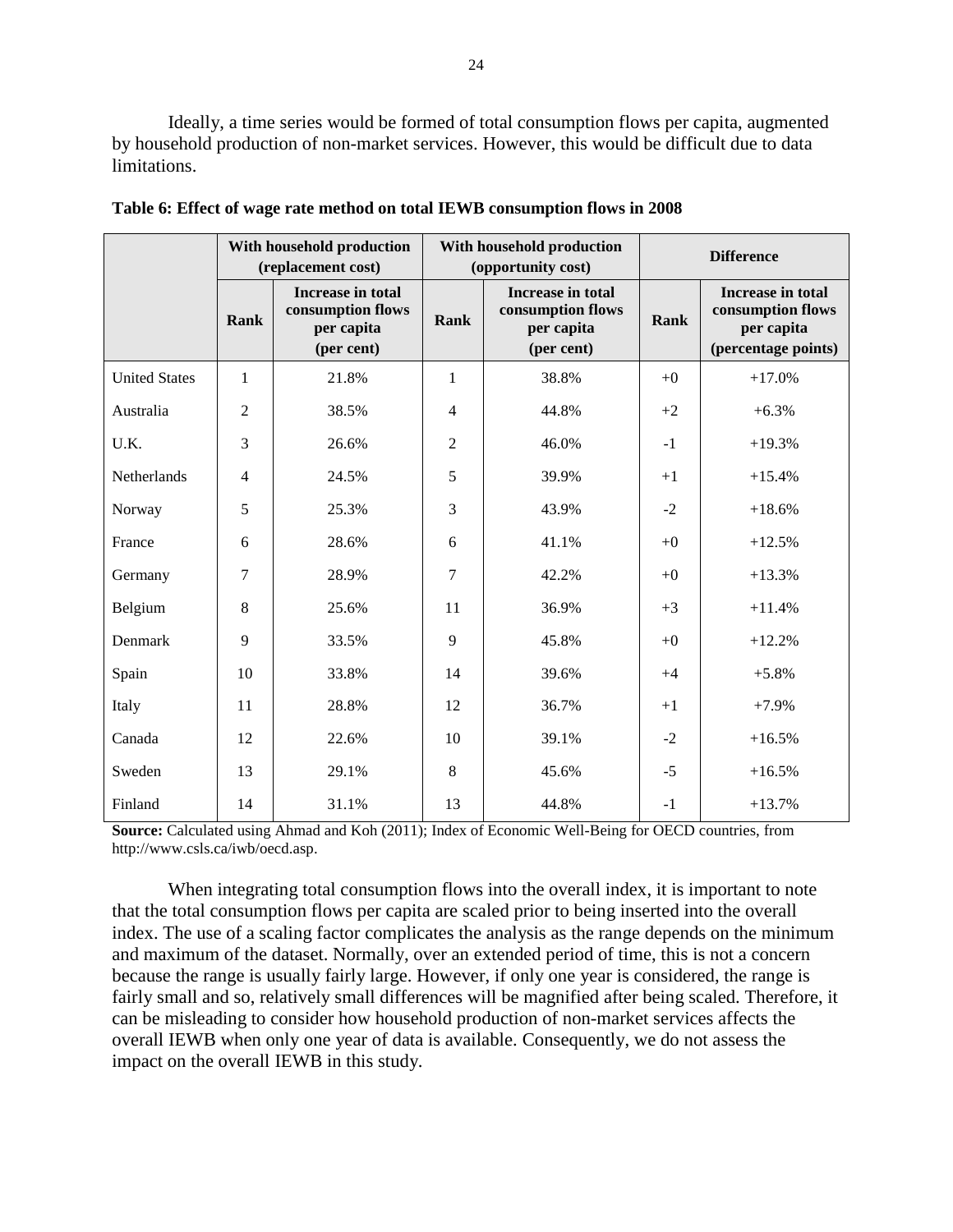### <span id="page-24-0"></span>**V. Conclusion**

Household production of non-market services represents an important aspect of a country's material well-being. While GDP does not include most aspects of household production of non-market services, economic indices that try to measure economic well-being should take household production into account. In the context of the IEWB, household production of non-market services may be considered as a consumption flow because the services are used by society, even if there is no corresponding market transaction.

The lack of a direct market transaction resulting from household production of nonmarket services introduces a level of ambiguity that complicates the valuation of such services. Of the two main methods, the output method is the most theoretically sound. However, due to data limitations, the input method is more commonly used. This method consists of measuring the inputs of the production process, such as labour, capital, and intermediate consumption components. Each of these components, especially the method of determining the wage rate, can be measured using more than one method and there is no clear consensus as to which method should be used. Results can vary depending on the method employed.

An OECD report (Ahmad and Koh, 2011) estimated household production of non-market services for OECD countries. Incorporating these estimates into the IEWB for OECD countries in 2008 reduces the gap in total consumption per capita between the United States and other countries. However, the countries' relative ranking is sensitive to the imputed wage rate – Australia's high value for household production of non-market services seems to be driven by a high post-tax wage rate, while Canada's low value of household production of non-market services seems to be due to a low wage rate.

Ideally, the consumption flow portion of the IEWB would be updated to include household production of non-market services; however, data limitations make this task difficult. This would be an area to explore as more refined estimates become available in the future. Analysis of the effect of household production of non-market services on the overall IEWB would also be facilitated with the inclusion of more data on household production of non-market services.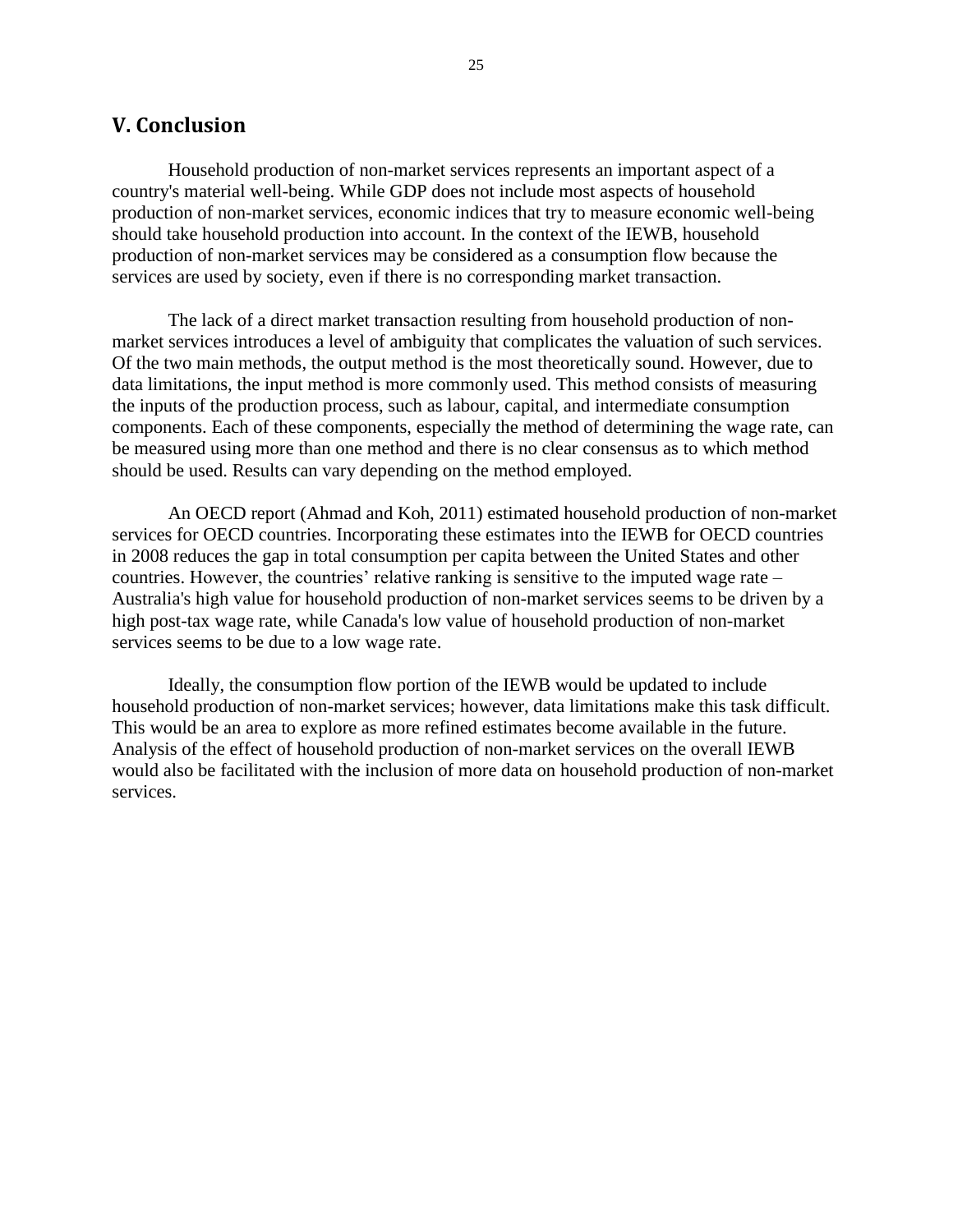## <span id="page-25-0"></span>**VI. Bibliography**

- Ahmad, Nadim and Seung-Hee Koh (2011) "Incorporating Household Production into International Comparisons of Material Well-Being," OECD Statistics Directorate, Working Paper No. 42, updated October 14, 2011.
- Ann Chadeau (1983) "Measuring Household Activities: Some International Comparisons," International Association for Research in Income and Wealth, France 1983.
- Budlender, Debbie and Ann Lisbeth Brathaug (2002) "Calculating the Value of Unpaid Labour: A Discussion Document," Statistics South Africa.
- Eurostat (2003) "Proposal for a Methodology of Household Satellite Accounts: Household production and consumption," Task force report for Eurostat, Unit E1. European Commission Work Papers and Studies, Office for the Official Publications of the European Communities, Luxembourg.
- Fitzgerald, John and John Wicks (1990) "Measuring the Value of Household Output: A Comparison of Direct and Indirect Approaches," *Review of Income and Wealth*, 36(2), pp. 129-141.
- Francis, Perry and Harminder Tiwana (2004) "Unpaid Household Production in the United Kingdom, 1995-2000," Economic Trends, 602, Office for National Statistics, London, pp. 58-66.
- Harvey, Andrew S., and Arun K. Mukhopadhyay (2005) "Household Production in Canada: Measuring and Valuing Outputs," in T. V. Hoa (Ed.), Advances in Household Economics, Consumer Behaviour and Economic Policy, pp. 70-84. Ashgate, U.K.
- Landefeld, J. Steven, Barbara M. Fraumeni, and Cindy M. Vojtech (2008) "Accounting for Nonmarket Production: A Prototype Satellite Account Using the American Time Use Survey".
- Landefeld, J. Steven and Stephanie H. McCulla (2000) "Accounting for Nonmarket Household Production Within a National Accounts Framework," *Review of Income and Wealth*, 46(3), pp. 289-307.
- Luisella Goldschmidt-Clermont (1983a) "Does Housework Pay? A Product-Related Microeconomic Approach," *Signs*, 9(1), pp. 108-119.
- Luisella Goldschmidt-Clermont (1983b) "Output-Related Valuations of Unpaid Household Work: A Challenge for Time Use Studies," *Home Economics Research Journal*, 12(2), pp. 127-132.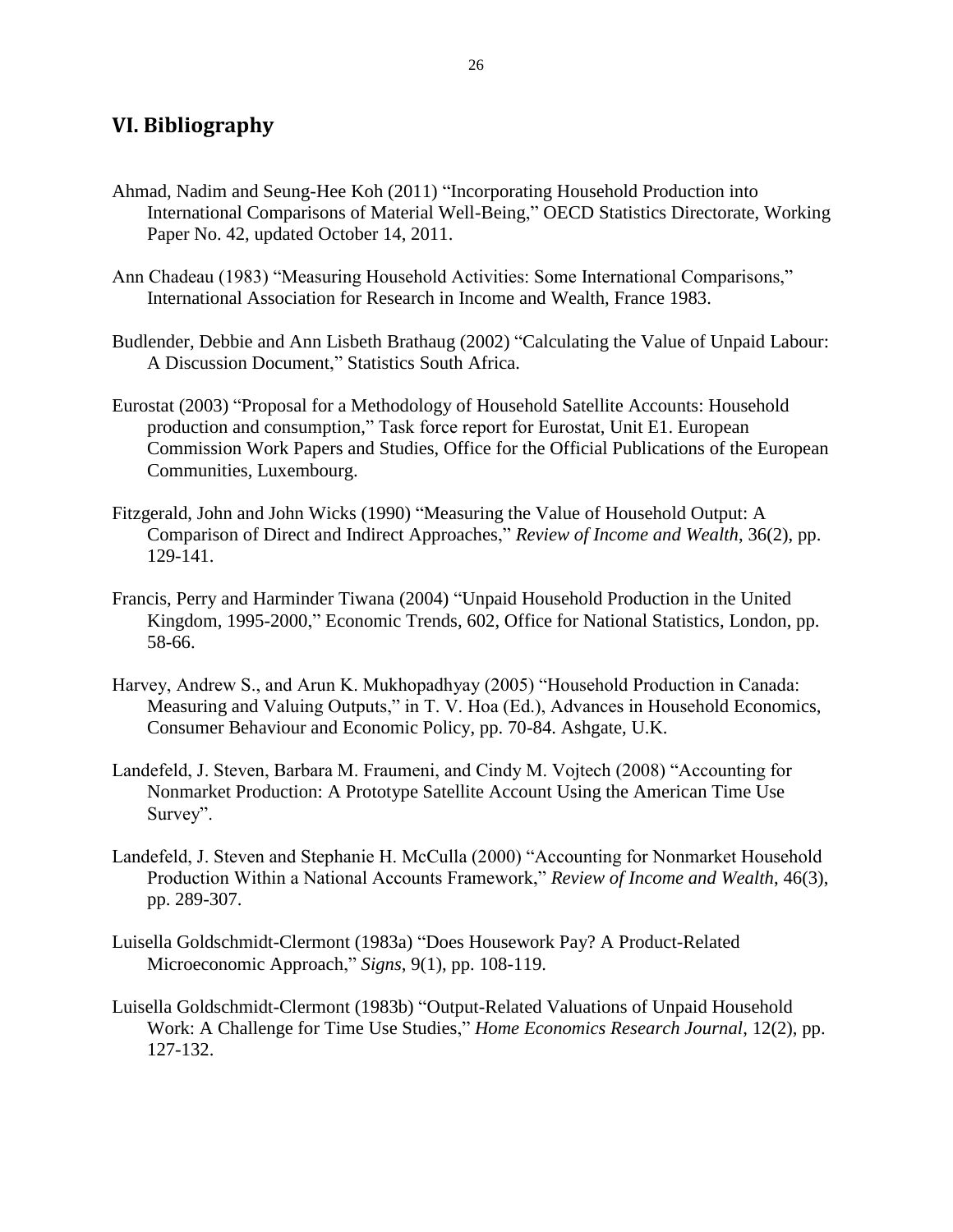- Luisella Goldschmidt-Clermont (1993) "Monetary Valuation of Non-Market Productive Time: Methdological Considerations," *Review of Income and Wealth*, 39(4), pp. 419-433.
- Malika Hamdad (2003) "Valuing Households' Unpaid Work in Canada, 1992 and 1998: Trends and Sources of Change," Statistics Canada Economic Conference.
- OECD (2011) "Society at a Glance 2011: OECD Social Indicators," OECD Publishing. http://dx.doi.org/10.1787/soc\_glance-2011-en
- Osberg, Lars, and Andrew Sharpe (2011a) "Moving From a GDP-Based to a Well-Being Based Metric of Economic Performance and Social Progress: Results from the Index of Economic Well-being for OECD Countries, 1980-2009," Centre for the Study of Living Standards Research Report 2011-12.
- Osberg, Lars, and Andrew Sharpe (2011b) "Beyond GDP: Measuring Economic Well-Being in Canada and the Provinces, 1980-2010," Centre for the Study of Living Standards Research Report 2011-11.
- Sharpe, Andrew, Alexander Murray, Benjamin Evans, and Elspeth Hazell (2011) "The Levy Institute Measure of Economic Well-Being: Estimates for Canada, 1999 and 2005," Centre for the Study of Living Standards Research Report 2011-09.
- Statistics Canada (1995) "Households' Unpaid Work: Measurement and Valuation," Studies in National Accounting, Catalogue 13-603-MPE1995003 No. 3.
- Statistics New Zealand (2001) "Measuring Unpaid Work in New Zealand: 1999," Statistics New Zealand. Te Tari Tatau. Wellington, New Zealand.
- Stiglitz, Joseph E., Amartya Sen, and Jean-Paul Fitoussi (2009) "Report by the Commission on the Measurement of Economic Performance and Social Progress".
- T. Hill (1979) "Do-It-Yourself and GDP," *Review of Income and Wealth*, 25(1), pp.31-39.
- Varjonen, Johanna, Eeva Hamunen, and Katri Soinne (2014), "Satellite Accounts on Household Production: Eurostat Methodology and Experiences to Apply It," Working Papers 01/2014
- Veerle Miranda (2011) "Cooking, Caring and Volunteering: Unpaid Work Around the World," OECD Social, Employment and Migration Working Papers, No. 116, OECD Publishing. doi: 10.1787/5kghrjm8s142-en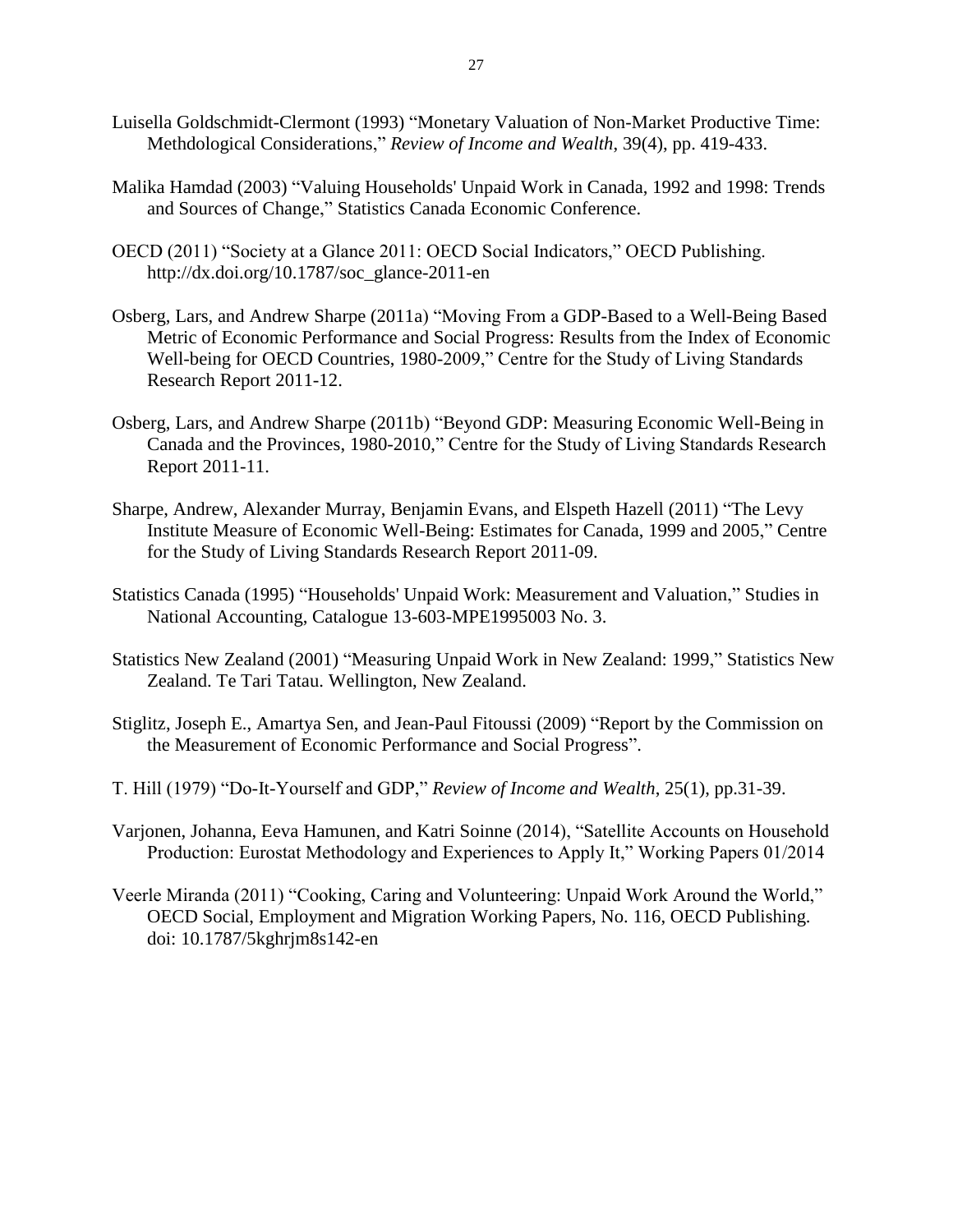<span id="page-27-0"></span>

|                          | <b>Total</b><br>Population          | <b>GDP</b> Deflator | <b>GDP PPP</b><br>adjustment<br>in 2005 | <b>OECD</b><br><b>Estimate for</b><br>the Labour<br><b>Costs</b> | <b>OECD</b><br><b>Estimate for</b><br>the Value of<br>Capital<br><b>Services</b> | <b>Value of Labour</b>                       | Value of<br>Capital<br><b>Services</b>       | Value of<br>Household<br><b>Production</b>   | <b>Value of</b><br>Household<br><b>Production</b><br>per Capita |
|--------------------------|-------------------------------------|---------------------|-----------------------------------------|------------------------------------------------------------------|----------------------------------------------------------------------------------|----------------------------------------------|----------------------------------------------|----------------------------------------------|-----------------------------------------------------------------|
|                          | (Thousands of<br>people in<br>2008) | $(2005 = 100)$      | (US dollars)                            | (Millions of<br>2008 national<br>currency)                       | (Millions of<br>2008 national<br>currency)                                       | (Millions of<br>constant 2005 US<br>Dollars) | (Millions of<br>constant 2005<br>US Dollars) | (Millions of<br>constant 2005<br>US Dollars) | $(2005$ US<br>Dollars per<br>person)                            |
|                          | $\mathbf{A}$                        | B                   | $\mathsf C$                             | ${\bf D}$                                                        | ${\bf E}$                                                                        | $F=D*(100/B)/C$                              | $G=E*(100/B)/C$                              | $H = F + G$                                  | $K=H/A$                                                         |
| Australia                | 21,728                              | 115.2               | 1.374                                   | 532,333                                                          | 54,715                                                                           | 336,385                                      | 34,575                                       | 370,960                                      | 17,073                                                          |
| <b>Belgium</b>           | 10,707                              | 106.9               | 0.886                                   | 79,302                                                           | 15,410                                                                           | 83,745                                       | 16,273                                       | 100,018                                      | 9,341                                                           |
| Canada                   | 33,246                              | 110.2               | 1.210                                   | 238,817                                                          | 102,054                                                                          | 179,085                                      | 76,529                                       | 255,614                                      | 7,689                                                           |
| <b>Denmark</b>           | 5,493                               | 109.0               | 8.863                                   | 533,829                                                          | 120,165                                                                          | 55,255                                       | 12,438                                       | 67,693                                       | 12,324                                                          |
| Finland                  | 5,313                               | 106.9               | 1.006                                   | 48,208                                                           | 8,580                                                                            | 44,844                                       | 7,981                                        | 52,825                                       | 9,942                                                           |
| <b>France</b>            | 64,324                              | 107.3               | 0.888                                   | 549,396                                                          | 96,109                                                                           | 576,285                                      | 100,813                                      | 677,098                                      | 10,526                                                          |
| Germany                  | 82,120                              | 102.9               | 0.840                                   | 584,718                                                          | 168,311                                                                          | 676,459                                      | 194,719                                      | 871,177                                      | 10,609                                                          |
| <b>Italy</b>             | 59,242                              | 107.0               | 0.874                                   | 466,069                                                          | 98,135                                                                           | 498,583                                      | 104,981                                      | 603,564                                      | 10,188                                                          |
| <b>Netherlands</b>       | 16,440                              | 106.5               | 0.861                                   | 115,997                                                          | 28,542                                                                           | 126,522                                      | 31,132                                       | 157,653                                      | 9,590                                                           |
| <b>Norway</b>            | 4,769                               | 123.8               | 9.500                                   | 430,376                                                          | 118,672                                                                          | 36,592                                       | 10,090                                       | 46,682                                       | 9,789                                                           |
| <b>Spain</b>             | 45,983                              | 109.7               | 0.739                                   | 390,689                                                          | 56,939                                                                           | 481,934                                      | 70,237                                       | 552,171                                      | 12,008                                                          |
| <b>Sweden</b>            | 9,220                               | 108.2               | 9.363                                   | 787,176                                                          | 124,042                                                                          | 77,701                                       | 12,244                                       | 89,944                                       | 9,756                                                           |
| <b>United</b><br>Kingdom | 61,824                              | 108.7               | 0.617                                   | 368,906                                                          | 92,433                                                                           | 550,189                                      | 137,855                                      | 688,044                                      | 11,129                                                          |
| <b>United States</b>     | 304,543                             | 107.9               | 1.000                                   | 2,590,250                                                        | 870,534                                                                          | 2,400,602                                    | 806,797                                      | 3,207,399                                    | 10,532                                                          |

**Appendix A: Household Production Per Capita in 2008 – Replacement Cost Approach**

**Sources:** Calculated using Ahmad and Koh (2011); Index of Economic Well-Being for OECD countries, from http://www.csls.ca/iwb/oecd.asp. PPP GDP deflator taken from Worksheet A19 of the IEWB for OECD countries. GDP deflator taken from Worksheet A7 of the IEWB for Canada and the provinces.